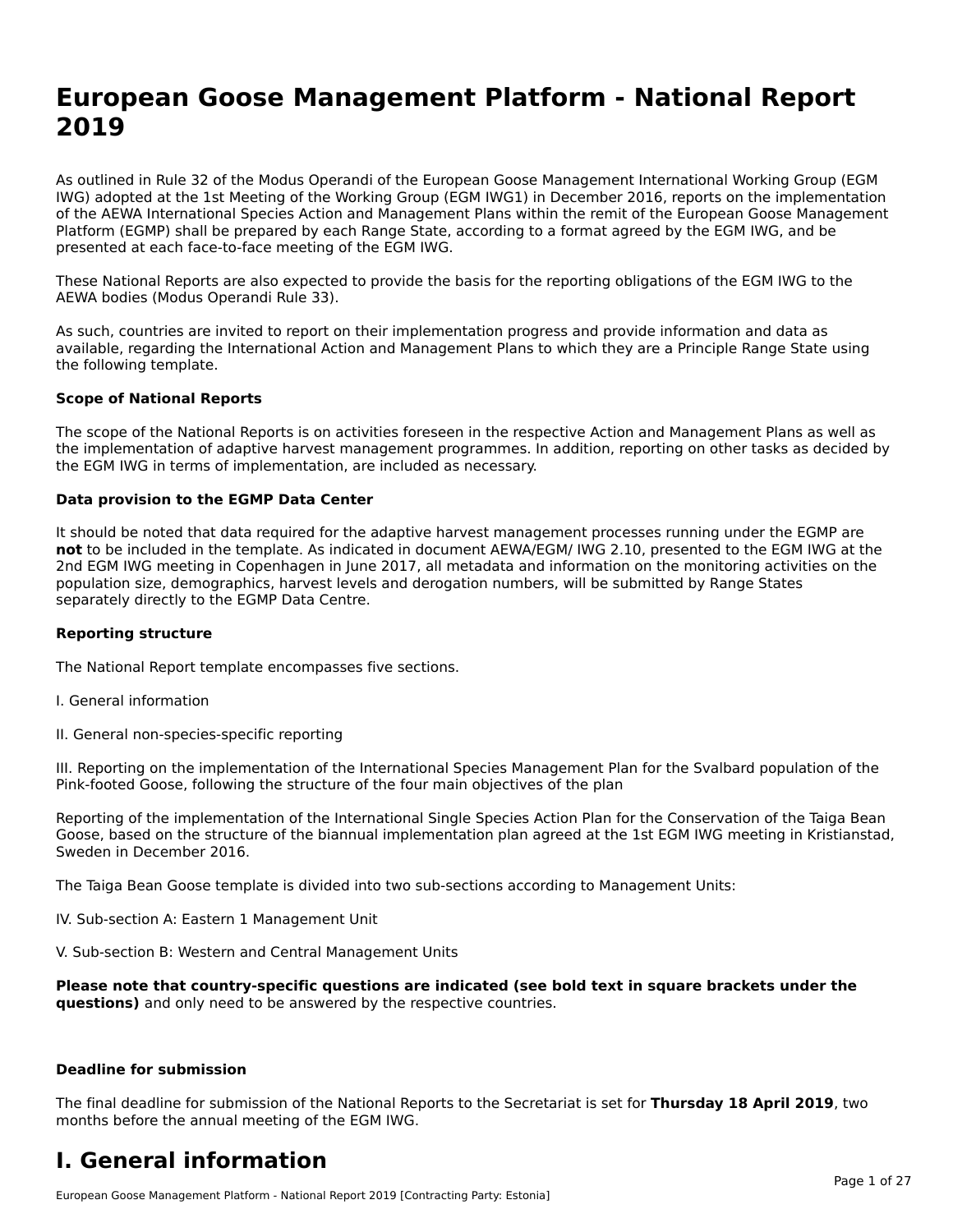#### **To be completed by all Range States**

Name of reporting country › Estonia

# **Designated National EGMP Administrative Authority**

Full name of the institution › Ministry of the Environment

Name and title of the head of institution › Andres Talijärv, Secretary General

Mailing address - Street and number › Ministry of Environment, Narva mnt 7a

P.O. Box

Postal code

› 15172

City › Tallinn

**Country** › Estonia

Telephone › +372 626 2802

E-mail› keskkonnaministeerium@envir.ee

Website

## **Designated National Government Representative (NGR) for EGMP matters**

Name and title of the NGR › Hanno Zingel, Adviser

Affiliation (institution, department) › Ministry of Environment

Mailing address - Street and number > Ministry of Environment, Narva mnt 7a

P.O. Box

Postal code› 15172

City › Tallinn

Country› Estonia

Telephone › (+372) 626 0720

E-mail› hanno.zingel@envir.ee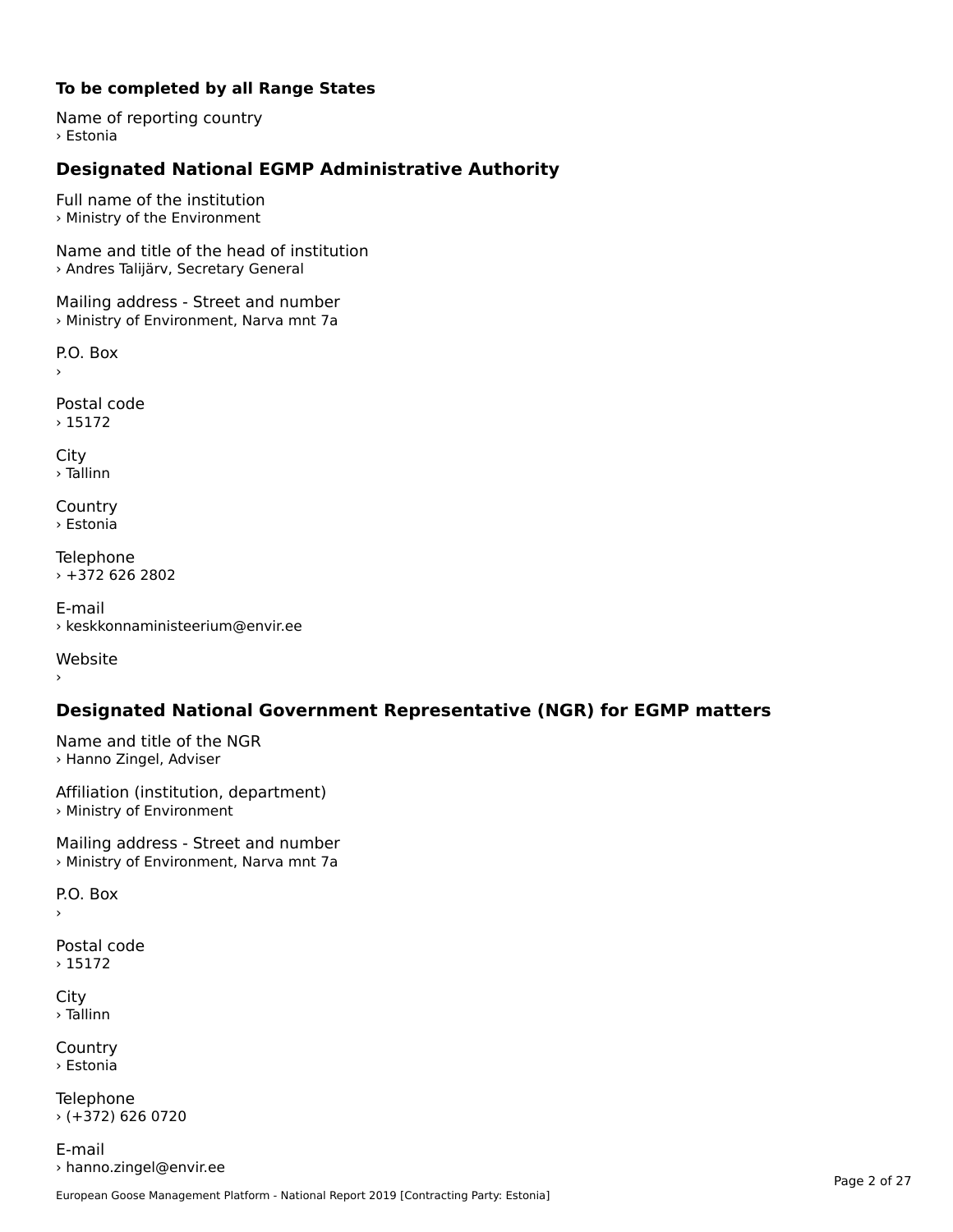Website› www.envir.ee

#### **Additional designated National Government Representative (NGR) for EGMP matters (if available)**

Name and title of the NGR› Tõnu Talvi, senior officer

Affiliation (institution, department) › Environmental Board, Nature Conservation Department

Mailing address - Street and number › Viidumäe

P.O. Box

›

Postal code› 93343

**City** › Saaremaa

**Country** › Estonia

Telephone  $\times$  +3725016869

E-mail› tonu.talvi@keskkonnaamet.ee

Website › www.keskkonnaamet.ee

## **Designated National Expert (NE) for EGMP matters**

Name and title of the NE› Aivar Leito, Research Professor

Affiliation (institution, department) › Estonian University of Life Sciences, Chair of Environmental Protection and Landscape Management

Mailing address - Street and number › Kreutzwaldi 5-2C23

P.O. Box

›

Postal code› 51006

**City** › Tartu

**Country** 

Telephone

E-mail›

Website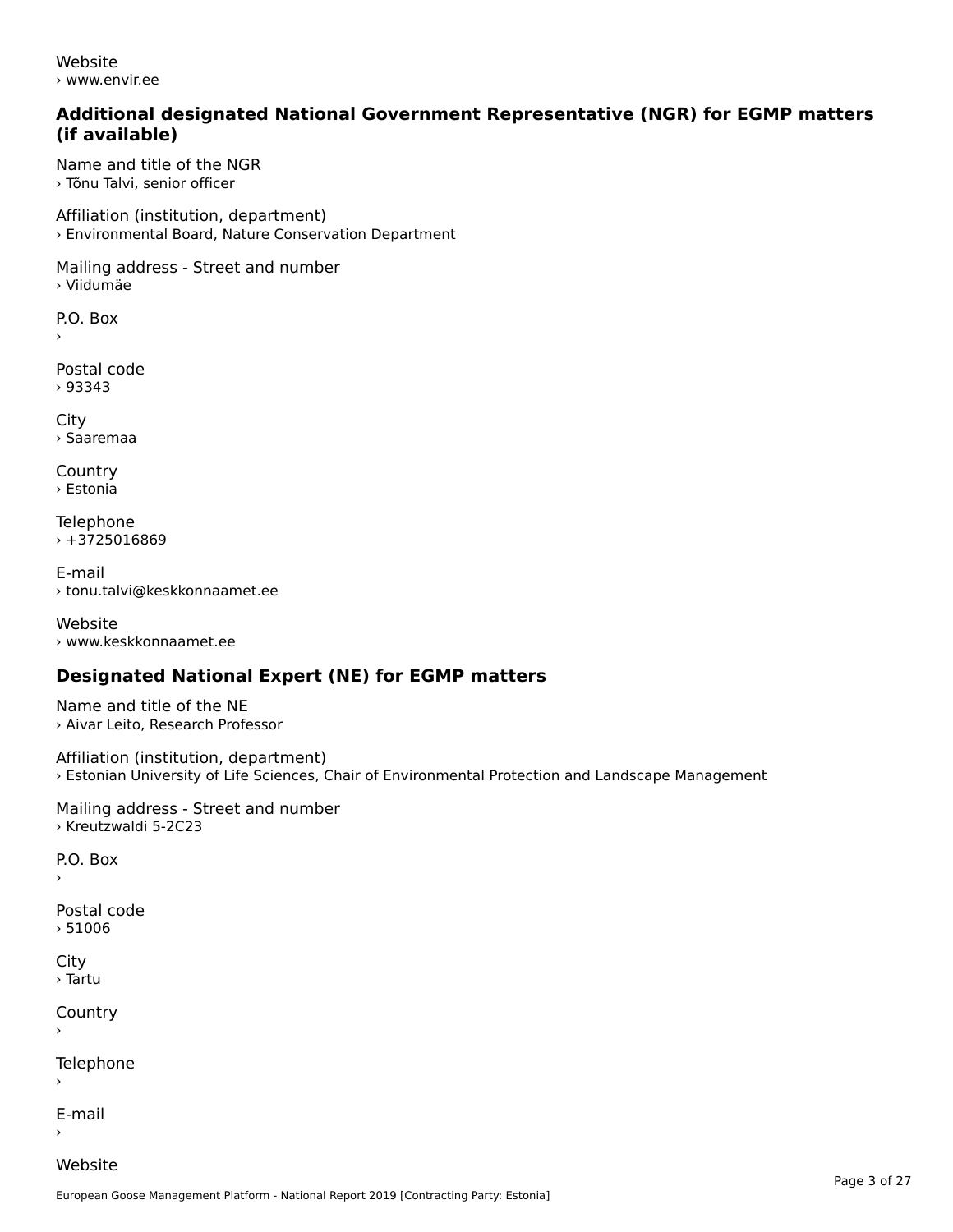# **Additional designated National Expert (NE) for EGMP matters (if available)**

Name and title of the NE Affiliation (institution, department) Mailing address - Street and number  $\overline{P}$ ›Postal code ›City ›**Country Telephone**  $\bar{\phantom{a}}$ E-mail›Website›

›

#### **Other relevant institutions/entities/individual experts that have contributed to this report**report

Please insert information on any other relevant institutions/entities/individual experts that have contributed to this report ›

## **Additional information and comments (optional)**

Please insert additional information and comments ›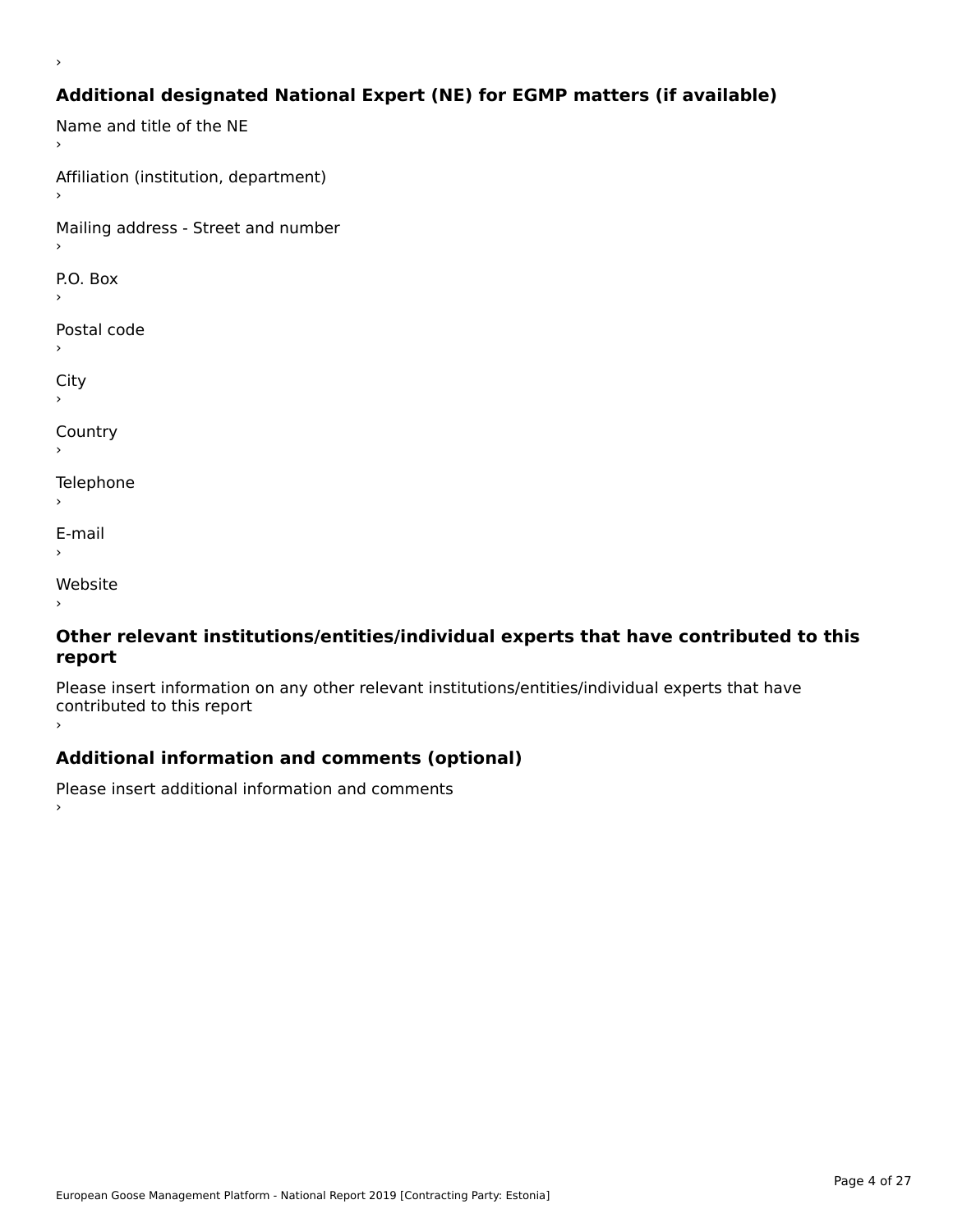#### **II. General non-species-specific reporting**

#### **To be completed by all Range States**

II.1. Are you monitoring the level of agricultural conflict (damage, complaints) with geese in your country n.i. Are you monitoring the lever or agricultural connict (damage, complaints) with g<br>on national (centralized for the entire country), regional(sub-national) or local level?

(PfG ISMP p.33, Objective II  $(4+5)$ ) Please select only one option ☑ Yes**☑ Yes**<br>□ No □ No<br>□ Not relevant

Please indicate the level:

Possibility for multiple options гозымнутог mattiple options<br>☑ National (centralized for the entire country)  $\Box$  Regional (sub-national)

☐ Local

›

#### **National (centralized for the entire country) monitoring**

Please provide details on the national monitoring methods, units, frequency and the coverage › monitoring is based on inspection papers, made by governmental body (Environmental Board) officers in the field after farmers notification of damages

Are these national activities species-specific? ∩ne enese national activity<br>Please select only one option ☑ No

Please list the species

#### **Regional (sub-national) monitoring**

Please provide details on the regional monitoring methods, units, frequency and the coverage

Are these regional activities species-specific? Please select only one option ☐ Yes☐ No

Please list the species ›

### **Local monitoring**

Please provide details on the local monitoring methods, units, frequency and the coverage

Are these local activities species-specific? ∩ne enese local decrimed.<br>Please select only one option □ Yes<br>□ No

Please list the species ›

Please explain the reasons

Please explain the reasons ›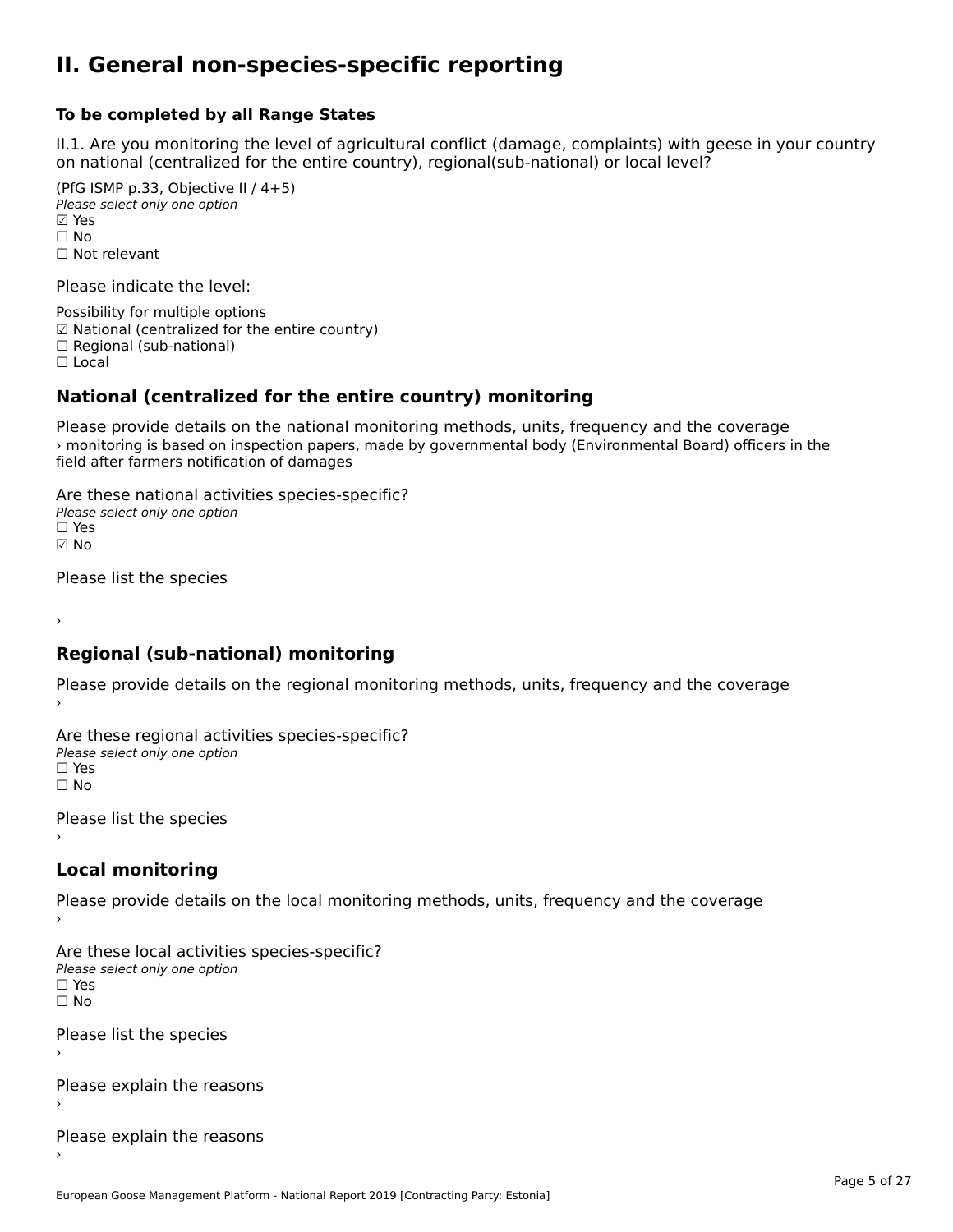II.2. What management measures does your country apply to manage agricultural conflicts related to

(PfG ISMP p. 33, Objective II  $/$  4+5)

Possibility for multiple options

™assibility for maltiple options<br>□ No agricultural conflict related to geese has been recorded in my country  $\Box$  No agricultural conflict related to geese has been recorded in high conflict  $r$ 

 $\Box$  No management measures are applied to manage agricultural commets relations to  $\Box$ 

 $\mathbb Z$  Compensation schemes (payments to farmers for losses e.g. crop damage)

ഇ compensation schemes (payments to farmers for losses e.g. crop damage)<br>□ Subsidy schemes (payments to support farmers to provide for/tolerate geese on their land, replacing agricultural use)

use,<br>☑ Scaring schemes or other preventive measures designed to actively keep geese away from farmland

⊠ Scaring scrientes of other preventive measures designed to a<br>□ Designation of goose foraging areas (accommodation areas)

□ Designation of goose foraging areas (accommodation areas)<br>□ Derogation shooting to keep geese away from sensitive crops and to reduce population size

 $\Box$  Any other management measures to alleviate agricultural conflict

### **No management measures are applied**

Please explain the reasons ›

### **Compensation schemes (payments to farmers for losses e.g. crop damage)**

Please indicate the level at which the schemes are applied

Possibility for multiple options rossibility for multiple options<br>☑ National (centralized for the entire country) ⊠ National (centranzed io<br>□ Regional (sub-national) ☐ Local

Please explain how the damage (yield loss) is determined

› Farmers have to report the damage and fill the form to get compensation. Damage scale is fixed in the field by Environmental Board officers during inspection, thereafter yield loss calculated (based on damaged areas, by Environmental board onicers during inspection, thereafter yield loss calcul<br>scale, real or expected yield and medium purchase prices during the season)

Are these schemes species-specific?

∩ne these senemes spee<br>Please select only one option

 $\square$  Yes

☑ No

Please provide details on the species-specific measures

Please provide any other details (e.g. results), if available

Please explain the reasons

› The schemes are species-specific at the level that the damage-causing species is determined, but for the The schemes are species-specific at the lever that<br>rest of the procedure the same protocol is followed.

Is the effectiveness of this scheme evaluated?Please select only one option ☐ Yes☑ No

Please provide details on the evaluation of effectiveness

Please provide any other details (e.g. results), if available

Please explain the reasons

recase explain the reasons<br>The efectiveness of the scheme has been not yet evaluated. Through the contacts with farmers and<br>in the applied limits of the compensation (in representative organisations there has been discussion about the applied limits of the compensation (in representative organisations there has been discussion about the applied in it.<br>Nature Conservation Act there is fixed annual limit 3200 € for one person/year

#### **Subsidy schemes (payments to support farmers to provide for/tolerate geese on their land, replacing agricultural use)**land, replacing agricultural use)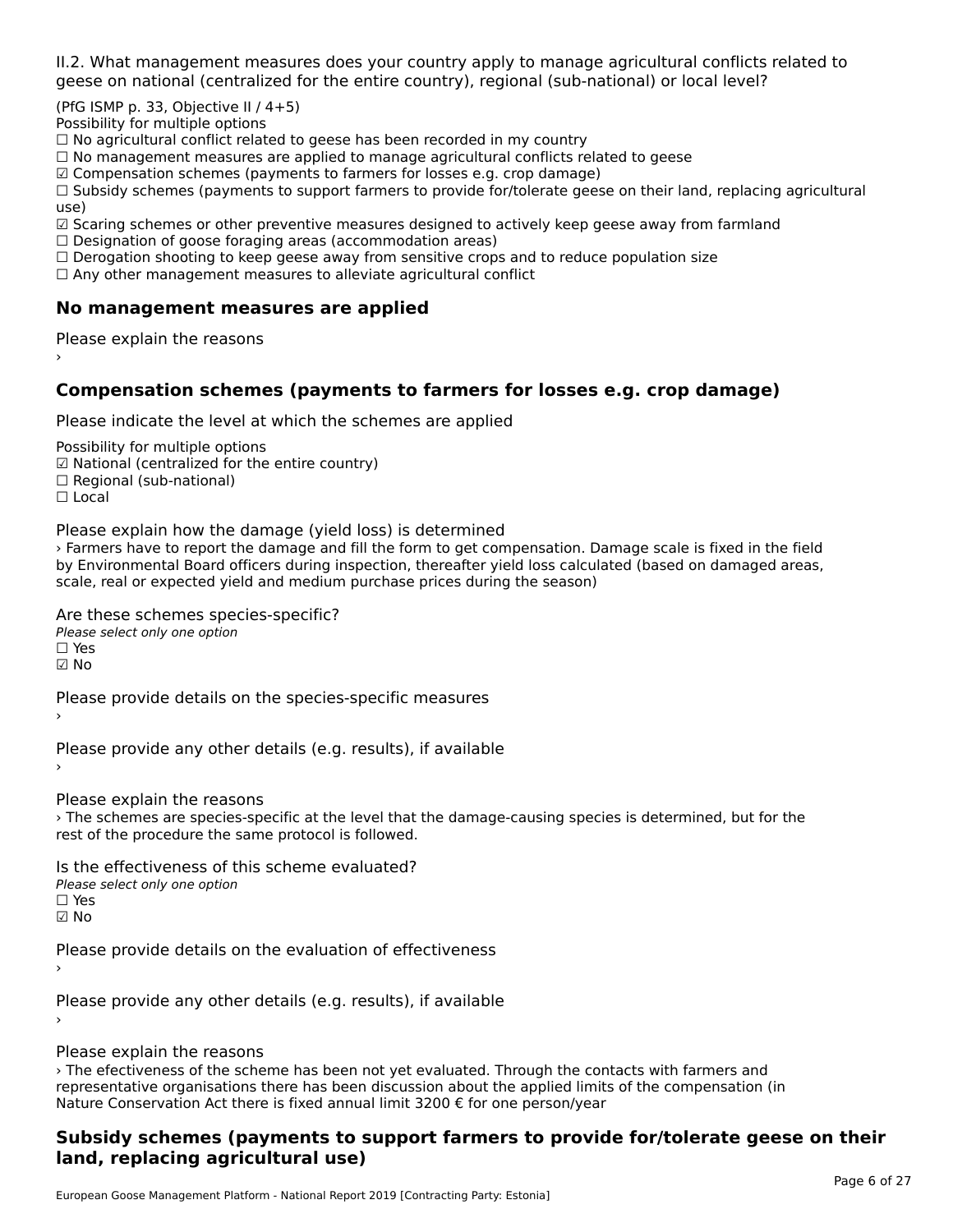Please indicate the level at which subsidy schemes are provided

Possibility for multiple options rossibility for multiple options<br>□ National (centralized for the entire country) □ Regional (centranzed to<br>□ Regional (sub-national) ☐ Local

Please provide details on the subsidy schemes

Are these schemes species-specific?ric criese serientes spec<br>Please select only one option ☐ Yes

☐ No

Please provide details on the species-specific measures

Please provide any other details (e.g. results) if available

Please explain the reasons

Is the effectiveness of this scheme evaluated?Please select only one option ☐ Yesים<br>⊡ No

Please provide details on the evaluation of effectiveness

Please provide any other details (e.g. results) if available

Please explain the reasons

#### **Scaring schemes or other preventive measures designed to actively keep geese awayfrom farmland**

Please indicate the level of the schemes

Possibility for multiple options гозывниу тог mattiple options<br>☑ National (centralized for the entire country)  $\Box$  Regional (sub-national) ☐ Local

Please provide details on the scaring schemes or other preventive measures › In order to be able to get compensation for goose damages at least some kind of scaring, to a reasonable extent, has to be done on the field. Different prevention measures (bird scarers, acoustic scarers etc) compensated 50 % by governmental scheme.

Is the effectiveness of this scheme evaluated? □ CIC CILCCLIVENC55 OF C<br>Please select only one option  $\Box$  Yes ☑ No

Please provide details on the evaluation of effectiveness

Please provide any other details (e.g. results) if available

#### Please explain the reasons

› The efectiveness of the scheme has been not yet evaluated scientifically. Through the contacts with farmers it is quite widely agreed that this is an effective method to prevent at least some of the potential damages.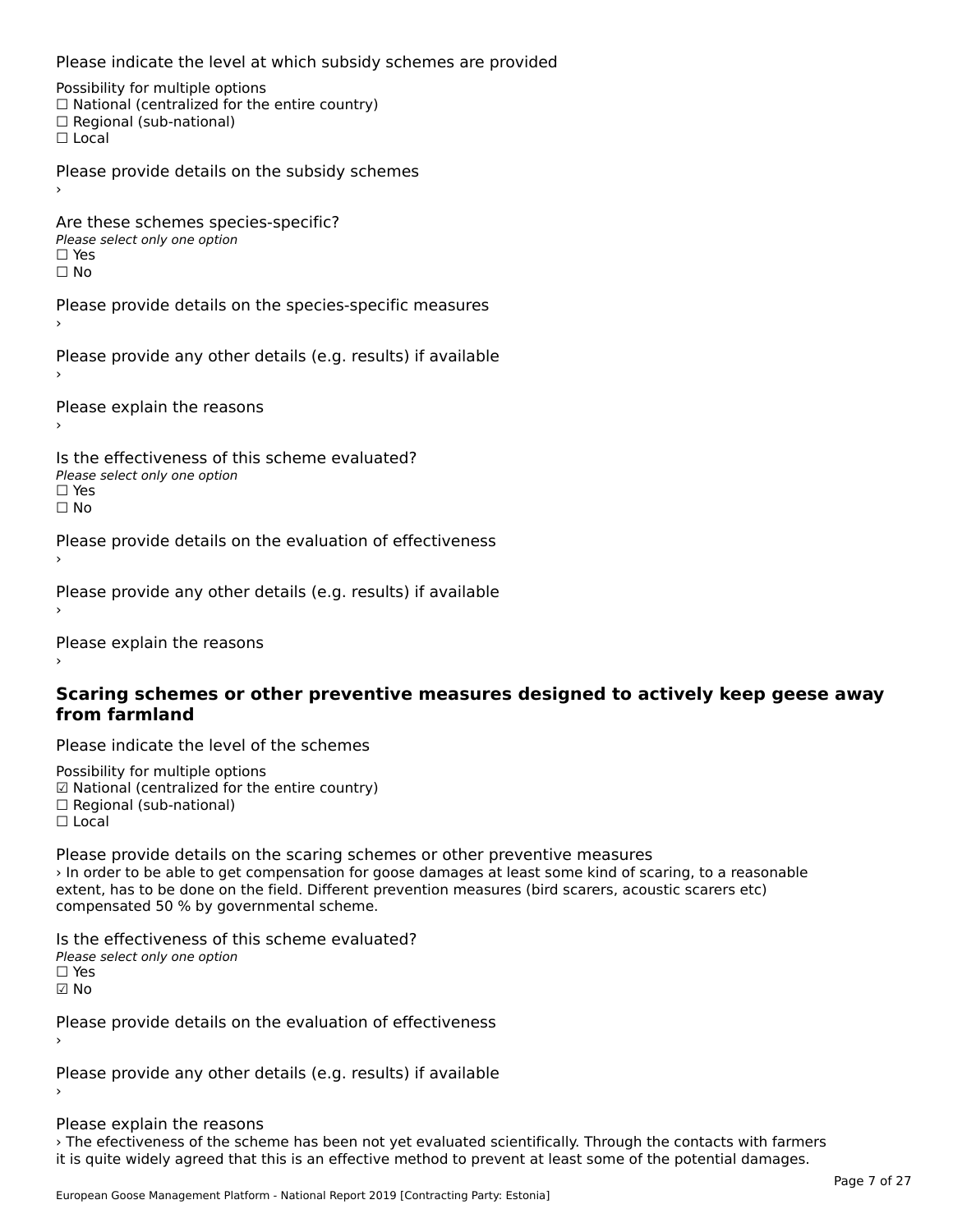## **Designation of goose foraging areas (accommodation areas)**

Please provide details on the foraging areas (accommodation areas)

Please indicate at which level the foraging areas are designated

Possibility for multiple options

rossibility for multiple options<br>□ National (centralized for the entire country)

□ National (centralized io<br>□ Regional (sub-national)

☐ Local

#### Is the effectiveness of accommodation areas evaluated?□ CILCCCCVCIC55 OF 0<br>Please select only one option □ Yes<br>□ No

Please provide details on the evaluation of effectiveness

Please provide any other details (e.g. results), if available

Please explain the reasons

#### **Derogation shooting to keep geese away from sensitive crops and to reduce population size**

Please provide species-specific details on the derogation shooting ›

Please indicate the application level of the derogation shooting

Possibility for multiple options

 $\Box$  National (centralized for the entire country)

 $\Box$  Regional (sub-national)

☐ Local

Is the effectiveness of derogation shooting evaluated?

□ CITC CITCCLIVENC55 OF 0<br>Please select only one option

□ Yes<br>□ No

Please provide details on the evaluation of effectiveness

Please provide any other details (e.g. results), if available

Please explain the reasons

## **Any other management measures taken to alleviate agricultural conflicts**

Please provide details on the management measures that are taken

Please indicate the level of the measures

Possibility for multiple options rossibility for multiple options<br>□ National (centralized for the entire country) □ Regional (centranzed to<br>□ Regional (sub-national) ☐ Local

Are these measures species-specific?Please select only one optionriease<br>□ Yes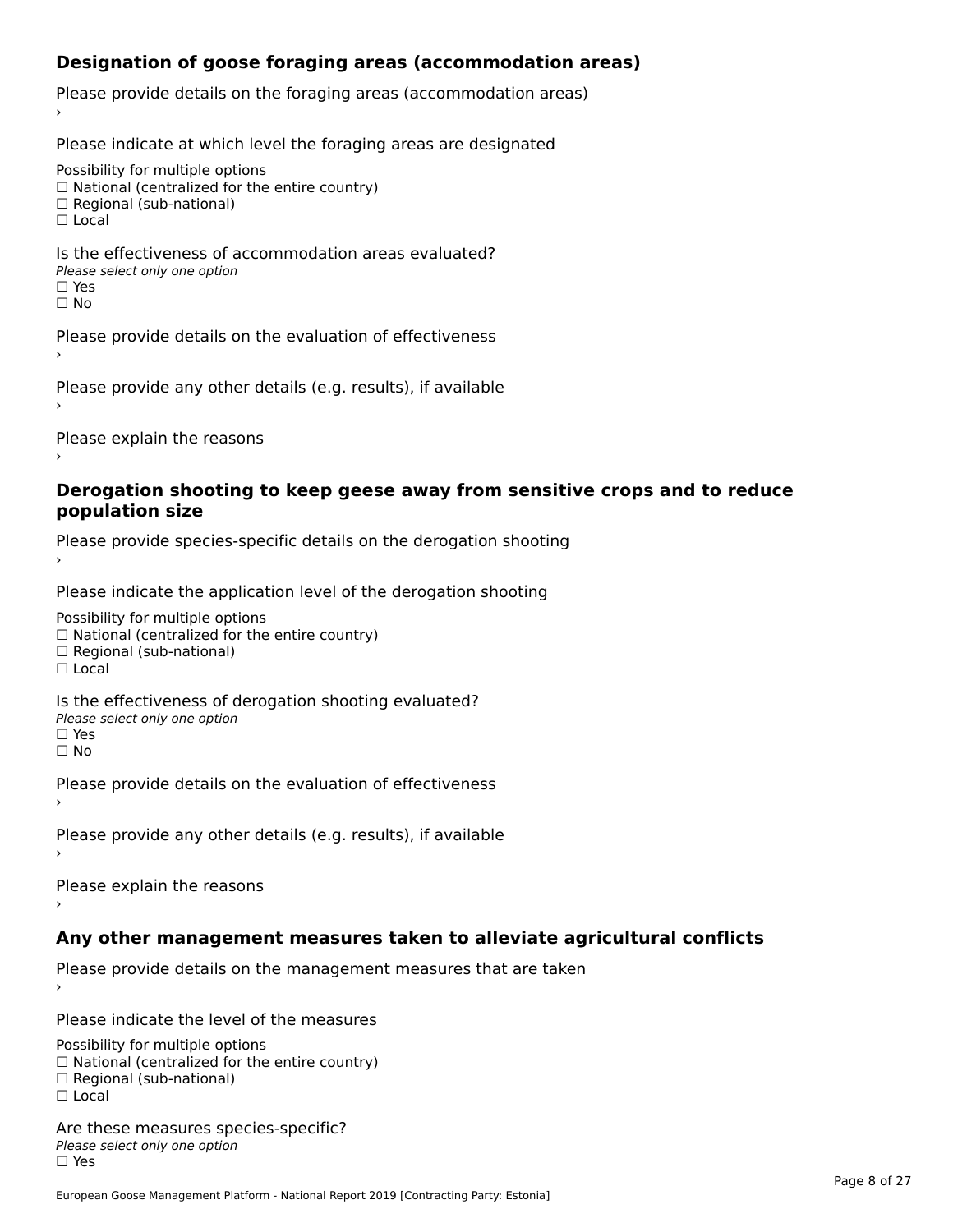#### ☐ No

Please give details on the species-specific measures

Please provide brief details (attach file or provide weblink)

Please explain the reasons

Is the effectiveness of these measures evaluated?□ CIC CILCCLIVENC55 OF C<br>Please select only one option □ Yes<br>□ No

Please provide details on the evaluation of effectiveness

Please provide any other details (e.g. results), if available

Please explain the reasons

II.3. **NEW QUESTION:** Has your country developed new or adjusted existing legislation to facilitate the implementation of adaptive harvest management within the framework of an ISSAP or ISSMP?

(TBG ISSMP; PfG ISSMP)

Please select only one option ☐ Yes

 $\Box$  Yes

☐ The legislation has been reviewed and no need to adjust existing or develop new legislation has been identified  $\Box$  The regislation has been reviewed and no need to adjust existing or develop hew regislation has been identify and  $\Box$  No, but the development of new or adjustment of existing legislation is currently under political  $\Box$  No, but the development of new or adjustment of existing legislation is currently under technical discussion ☐ The legislation has not been reviewed yet for any possible need of adjustment or development of new legislation □ Tie ie<br>□ Other

Please provide details on the new legislation or the adjustments to existing legislation and the issues riease piu<br>seddressed ›

Please attach the legislation

Please indicate if you have used the Guidance on Implementation of AHM through Domestic Legal Regulations (adopted at EGM IWG3) ∩egalations (aaopted al.<br>Please select only one option

□ Yes<br>□ No

Please explain what other guidance has been used instead

Please provide details

Is there an anticipated date to conclude considerations related to development or adjustment of legislation is there an anticipated date to control<br>related to AHM within your country

Is there an anticipated date to conclude considerations related to development or adjustment of legislation Proced to Arm within your country

Please explain the reasons›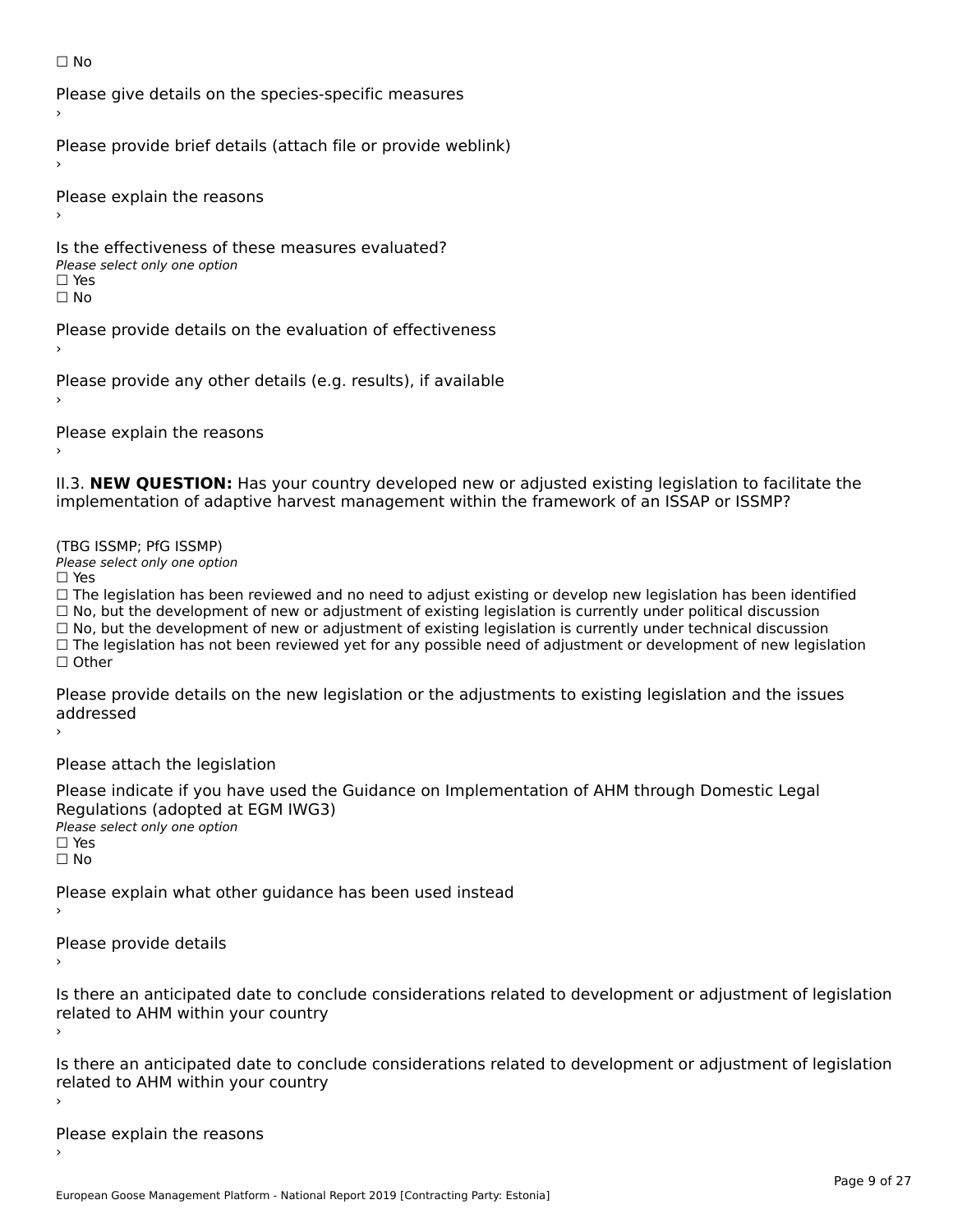Please specify ›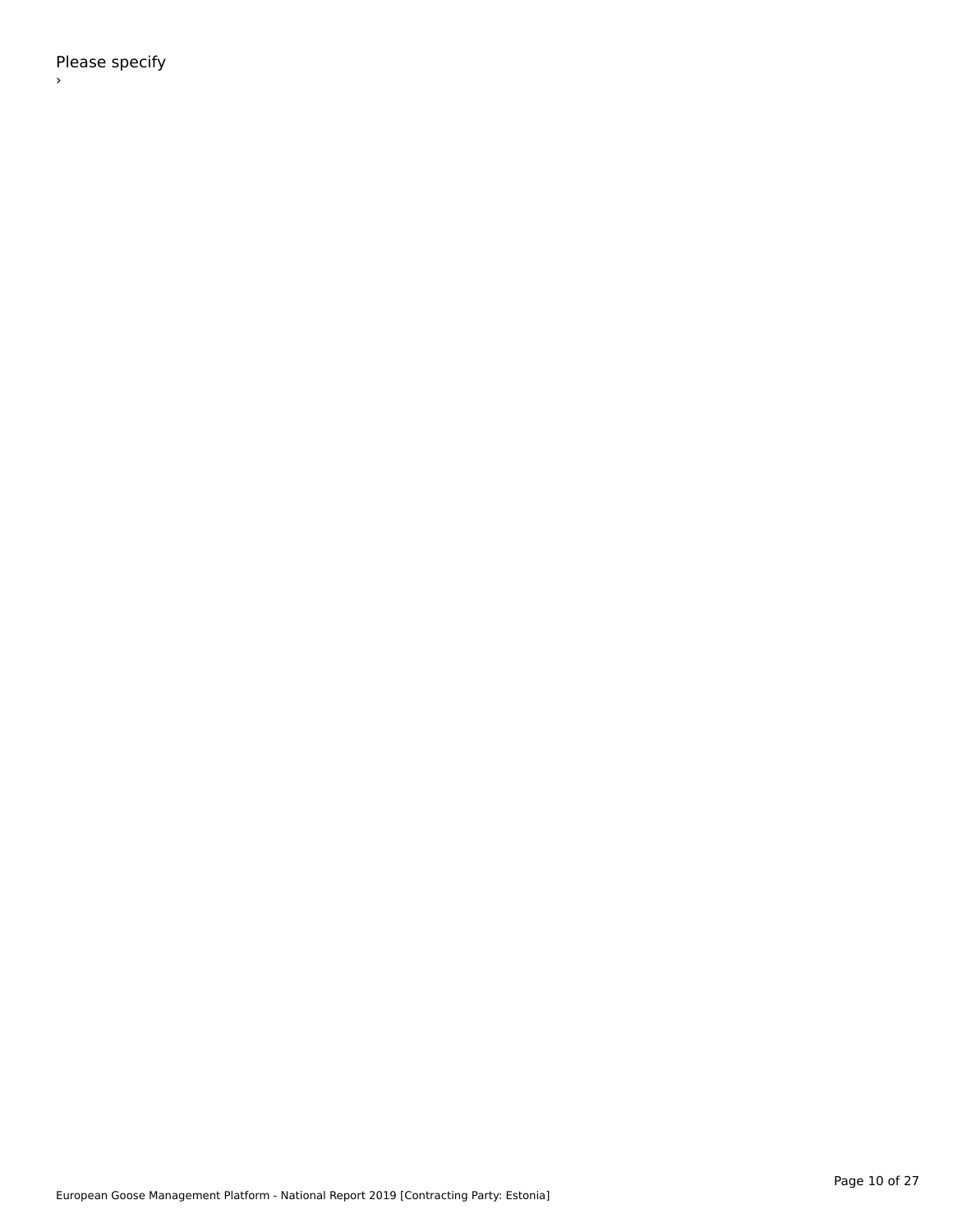# **III. Pink-footed Goose International Species Management Plan (PFG**III. FIIIN-IUULEU GUUSE IIILEI II**atiunai Species Management Fian (FTG**<br>ISMD)

#### **Praticipating Range States: Belgium, Denmark, the Netherlands, Norway**

## **General Implementation**

III.1. Does your country have a national (centralized for the entire country), regional (sub-national) or local

(PfG ISMP, p. 29; Objective II+IV/6) Please select only one option *riease select only one option*<br>□ Yes, adopted and being implemented  $\Box$  ies, adopted and being implemented<br> $\Box$  Yes, adopted but not being implemented  $\Box$  A plan(s) is/are being developed ☑ No

Please indicate the level of the plan

Possibility for multiple options rossibility for multiple options<br>□ National (centralized for the entire country) □ National (centralized io<br>□ Regional (sub-national) ☐ Local

#### **National management plan**

Please indicate the date of adoption

 **National** Management Plan

›

Please indicate by whom the plan was adopted

**National** Management Plan

Please provide details about the implementing agency

**National** Management Plan ›

Please provide a reference to the plan

**National** Management Plan

Please provide a main contact

**National** Management Plan ›

Does the management plan/s promote recreational uses such as tourism and hunting?

(PfG ISMP, p. 33, Objective II+IV/6) Please select only one optionPlease select only one option  $\square$  Yes ☐ No

Please provide more details on the activities

Please indicate the economic, cultural and other value of the recreational activities at national level

Please explain the reasons

### **Regional management plan**

In case of various management plans, please upload a document or table listing all the management plans, $\frac{1}{2}$  case of various management plans, please uploa including the details required in the sections below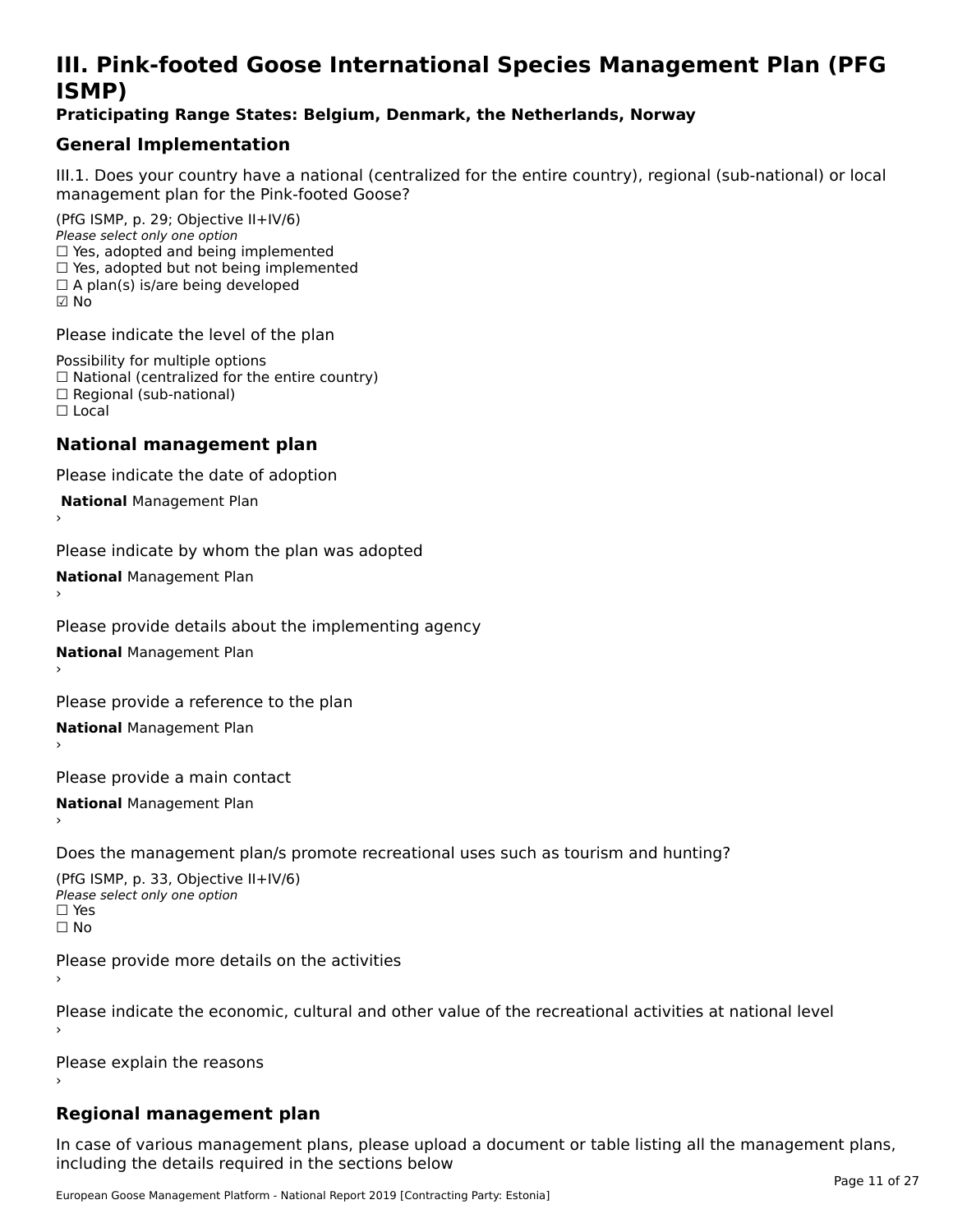Please indicate the region the plan encompasses **Regional** Management Plan ›

Please indicate the date of adoption **Regional** Management Plan ›

Please indicate by whom the plan was adopted

**Regional** Management Plan

›

Please provide details about the implementing agency

**Regional** Management Plan

Please provide a reference to the plan

**Regional** Management Plan

Please provide a main contact

**Regional** Management Plan

Does the management plan promote recreational uses such as tourism and hunting?

(PfG ISMP, p. 33,Objective II+IV/6) ∩∩ וויוכו פון<br>Please select only one option<br>□ Yes □ Yes<br>□ No

Please provide more details on the activities

Please indicate the economic, cultural and other value of the recreational activities at regional level

Please explain the reasons ›

## **Local management plan**

In case of various management plans, please upload a document or table listing all the management plans, In case of various management plans, please uploa<br>including the details required in the sections below

Please indicate the area the plan encompasses

**Local** Management Plan

Please indicate the date of adoption

**Local** Management Plan›

Please indicate by whom the plan was adopted

**Local** Management Plan

Please provide details about the implementing agency

**Local** Management Plan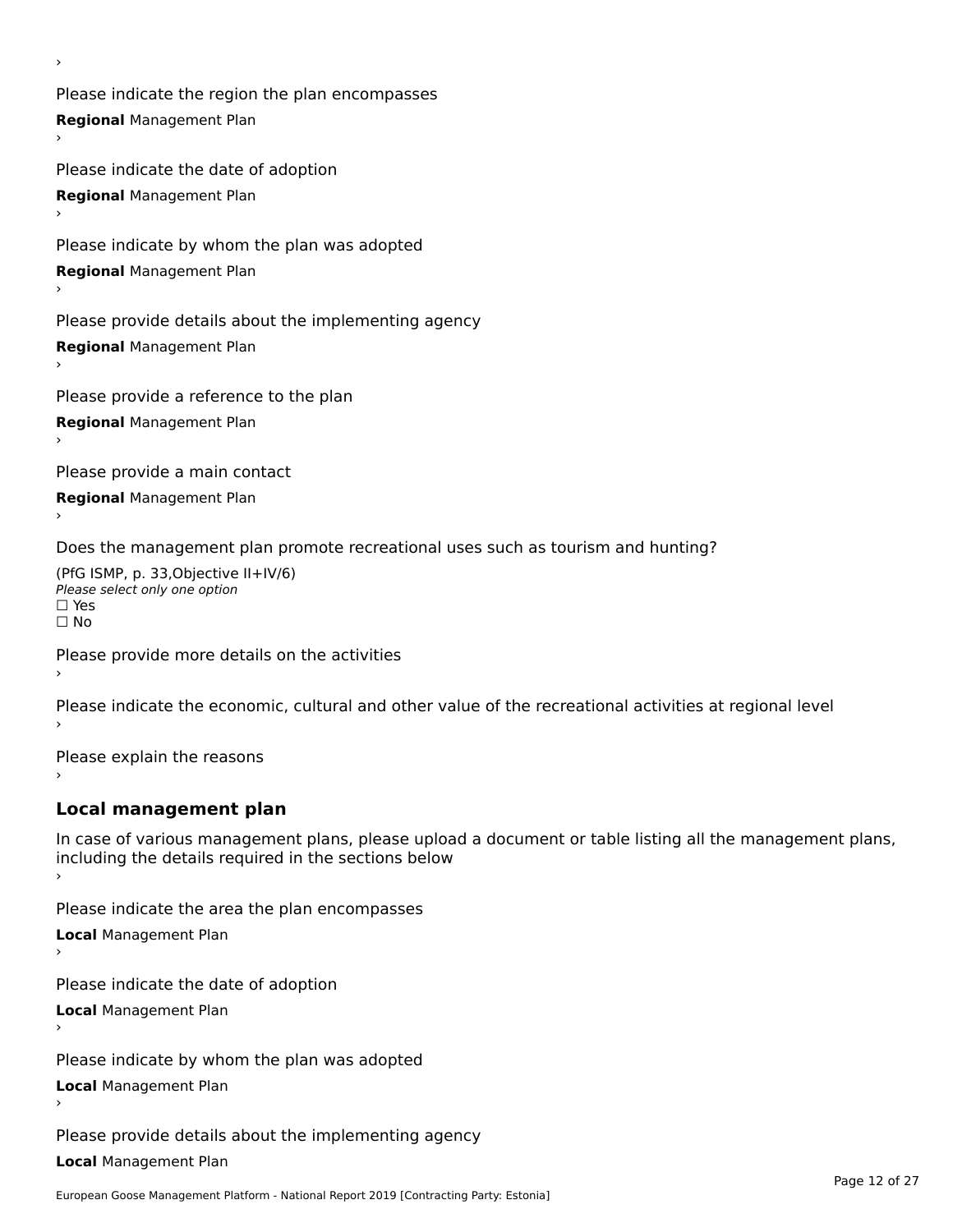Please provide a reference to the plan **Local** Management Plan

Please provide a main contact

**Local** Management Plan

›

Does the management plan promote recreational uses such as tourism and hunting?

(PfG ISMP, p. 33, Objective II+IV/6) Please select only one option☐ Yes☐ No

Please provide more details on the activities

Please indicate the economic, cultural and other value of the recreational activities at local level

Please explain the reasons ›

Please indicate the level of the plan ∩ease marcate the lever of the plan<br>□ National (centralized for the entire country) □ National (centralized io<br>□ Regional (sub-national) ☐ Local

#### **National management plan**

Please indicate the date of adoption National management plan

Please indicate by whom the plan was adopted National management plan ›

Please provide details about the implementing agency

National management plan

Please provide a reference to the plan

National management plan

Please provide a main contact

National management plan

# **Regional management plan**

Please indicate the region the plan encompasses Regional management plan

Please indicate the date of adoption

Regional management plan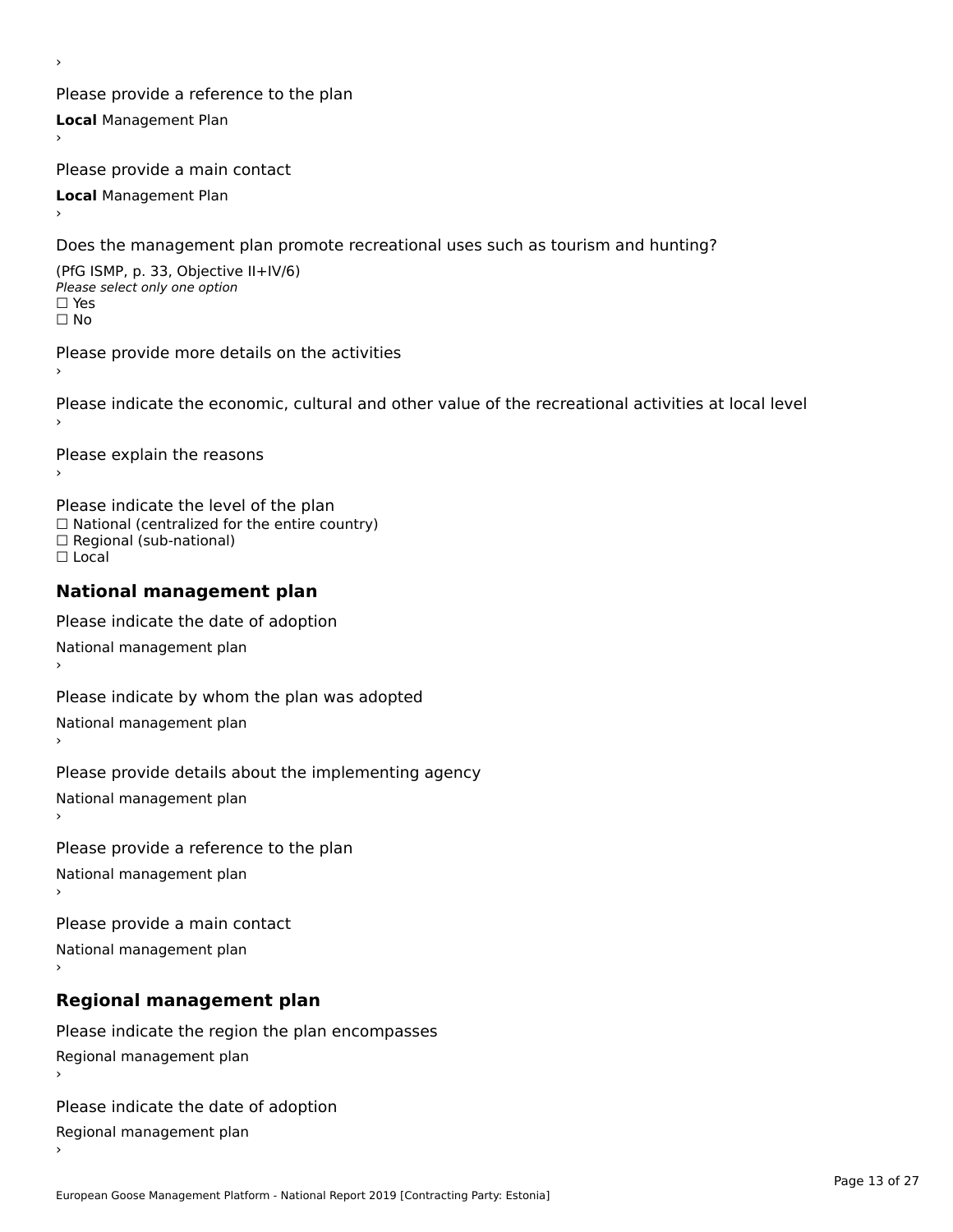```
Please indicate by whom the plan was adopted Regional management plan
Please provide details about the implementing agency Regional management plan
Please provide a reference to the plan Regional management plan
Please provide a main contact Regional management plan
Local management plan
Please indicate the area the plan encompasses Local management plan›Please indicate the date of adoption Local management plan١,
Please indicate by whom the plan was adopted Local management plan›Please provide details about the implementing agency Local management plan١,
Please provide a reference to the plan Local management plan›Please provide a main contact Local management plan١,
In case of various management plans, please upload a document or table listing all the management plans,in case or various management plans, please upload
including the details required in the sections above
Are the management plan/s promoting recreational uses such as tourism and hunting?
```

```
(PfG ISMP, p. 33, Objective II+IV/6)
Please select only one option☐ Yes☐ No
```
Please provide more details on the planned activities

Please explain the reasons›

Please indicate why the plan is not being implemented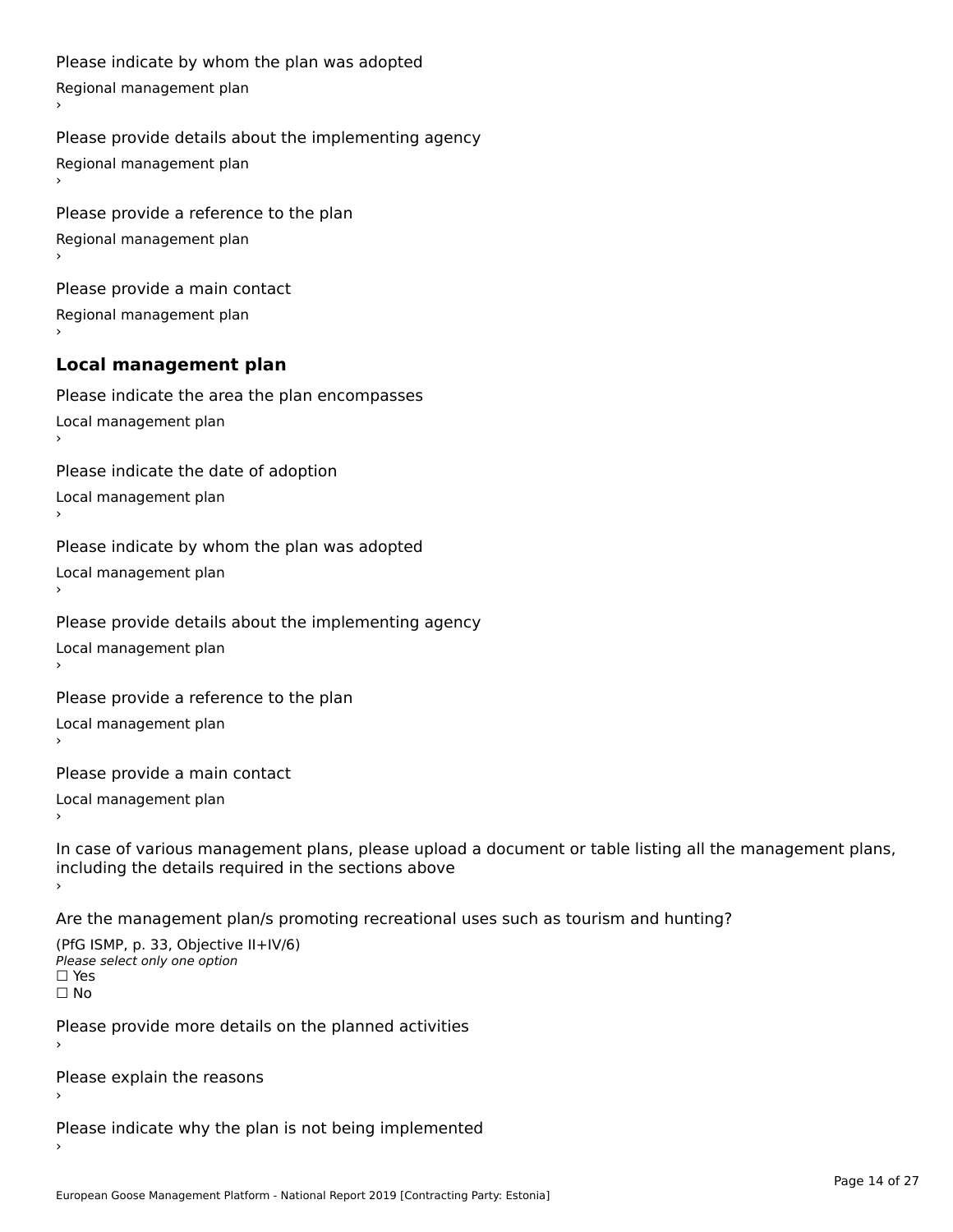Please indicate the timeline for the finalization of the plan

Please indicate when it is expected to be adopted

Please indicate the level of the plan(s) (National, regional, local)

Please explain the reasons

Field for additional information on management plan/s (optional)

III.2. Has your country established a working group to support the implementation of the PfG ISMP?

(PfG ISMP, p. 29, Objective  $I+II+II+IV/1$ ) Please select only one option □ Yes, a working group has been established □ Tes, a working group has been established<br>□ The establishment of a working group is under consideration

Please indicate the type of working group that has been established

Possibility for multiple options ™assibility for multiple options<br>□ National (centralized for the entire country) □ National (centralized io<br>□ Regional (sub-national)  $\Box$  Local

#### **National working group**

›

Please indicate the date of establishment

Please list the working group members and coordinator ›

Please provide details about the functions of the working group ›

Please provide a main contact ›

**Regional working group**

In case of multiple regional working groups, please upload a document or table listing all the working In case of multiple regional working groups, please upload a<br>groups, including the details required in the sections below

Please indicate the region the working group services ›

Please indicate the date of establishment ›

Please list the working group members and coordinator ›

Please provide details about the functions of the working group ›

Please provide a main contact ›

### **Local working group**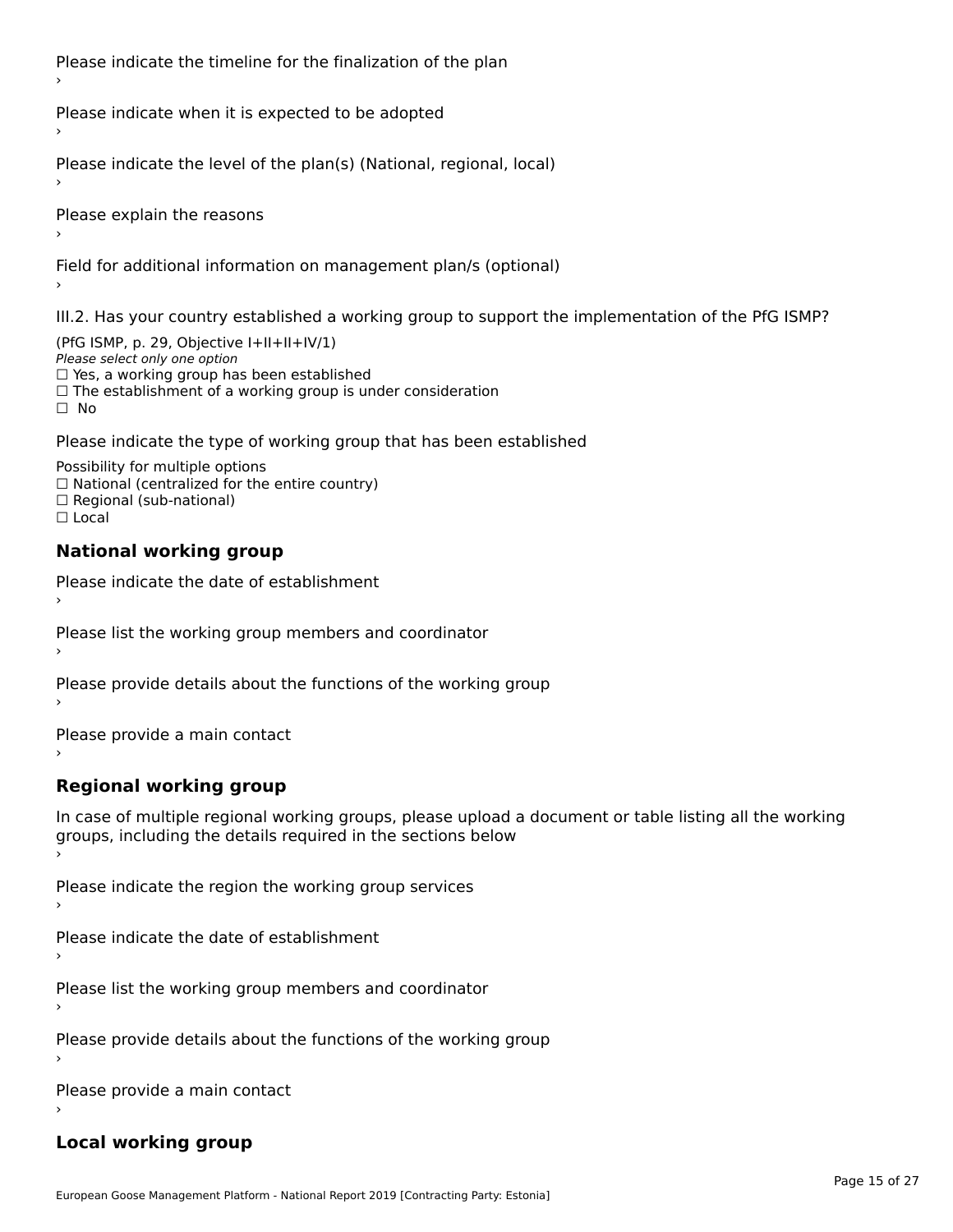In case of multiple local working groups, please upload a document or table listing all the working groups, including the details require in the sections above

Please indicate the area the working group services ›

Please indicate the date of establishment ›

Please list the working group members and coordinator

›

Please provide details about the functions of the working group ›

Please provide a main contact ›

Please indicate by when a decision on the establishment will be taken

Please indicate which existing structure or capacity is responsible for the implementation of the PfG ISMP instead ›

Field for additional information on working group (optional)

#### **Objective I. Maintain a sustainable and stable Pink-footed Goose population and its range**range

III.3. Have key sites for the Pink-footed Goose been identified in your country?

(PfG ISMP, p. 32, Objective I/4)Please select only one option ☐ Yes☐ No

Please upload an Excel table and include specific information for each site on the following items

- $1 \quad \alpha$
- 2 Site
- 2 Site<br>3 Size (ha)

د حدد una<br>4 Location (decimal geographic coordinates; and separately upload a map indicating roost and main foraging areas 4 Location<br>if possible)

- 5 Main habitat types
- 6 Has this site been afforded appropriate designation status at international levels (e.g. Ramsar site, SPA, etc.)? 6. Bestweetter status
- 6a Designation status<br>6b Date of designation
- 
- 6c Any other relevant information
- 7 Has this site been afforded appropriate protected area status at national levels? 7a Designation status
- 7a Designation status<br>7b Date of designation
- 
- 7c Any other relevant information
- 8 Does a management plan exist that address the conservation requirements of pink-footed geese?
- 8a Provide brief details e.g. about the hunting regulations and other management regimes ›

Please explain the reasons

III.4. Are measures being taken to restore and/or rehabilitate Pink-footed Geese roosting and/or feeding habitats?

 $(PCI GMP, p. 33, Qb)$  is the I+II/7) Possibility for multiple optionsPossibility for multiple options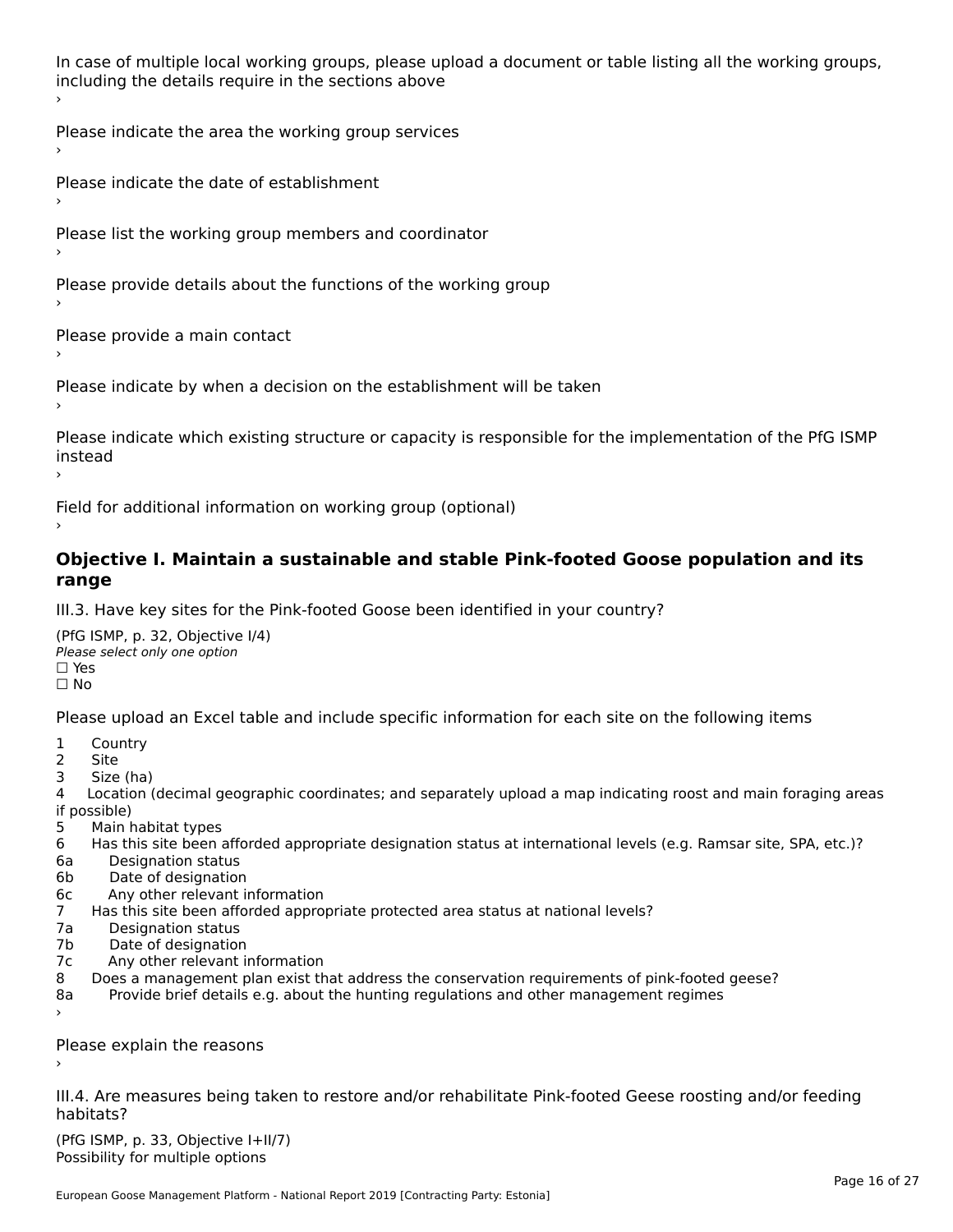☐ In staging areas □ in staging areas<br>□ In the wintering areas ☐ Not relevant

## **In the staging areas**

```
Please provide brief details, listing sites and measures ›
```
#### **In the wintering areas**

Please provide brief details, listing sites and measures ›

Please explain the reasons

III.5. Has a programme for prevention of Pink-footed Goose breeding on mainland been developed and implemented in your country?

(PfG ISMP, p. 31, Objective I+II+II/2)

**[only for Norway]**

Please select only one option riease select only one option<br>□ Yes, the programme is being implemented

 $\Box$  ies, the programme is being implemented to date  $\Box$  Yes, but the programme is not being implemented to date

 $\Box$  No, but a programme is under development

Please provide information on measures taken to date

Please provide results, if available

Please provide brief details on the measures and timeline of the programme

Please explain why it has not been implemented

Please provide brief details and expected date of enacting it

Please provide details on any other relevant activities undertaken, if any›

**Keep agricultural conflicts to an acceptable level**

III.6. Are agricultural conflicts related to Pink-footed Geese (e.g. crop damage) currently at an acceptable

```
(PfG ISMP, p. 33, Objective II (4+5))
Please select only one option
☐ Yes☐ No
```
Please indicate how these conflicts are being addressed

Please indicate how these conflicts are being addressed›

Please provide further details, as necessary ›

## **Objective III. Avoid increase in tundra vegetation degradation on the breeding range**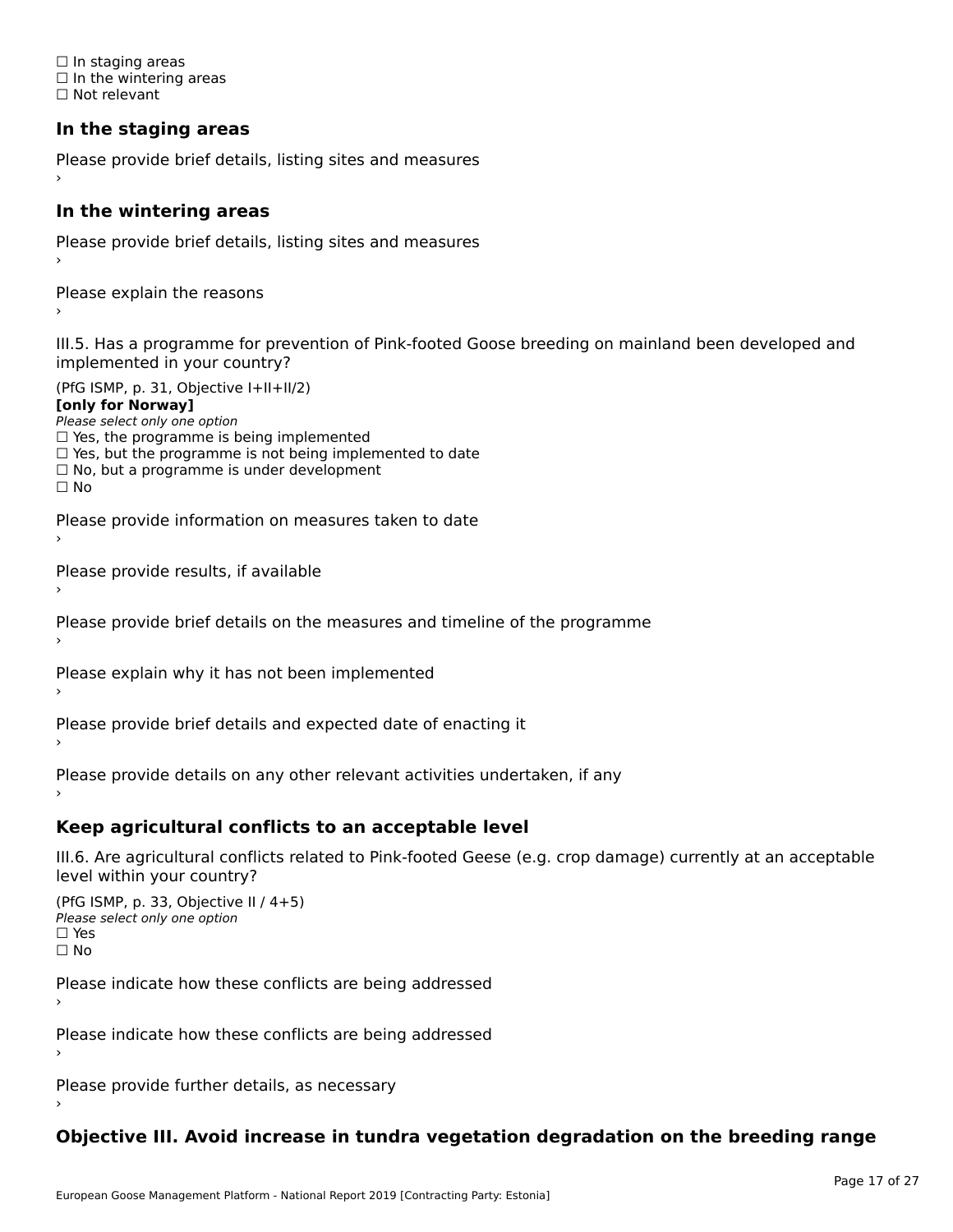III.7. Is the extent of arctic tundra degradation on Svalbard caused by the Pink-footed Goose monitored?

(PfG ISMP, p. 33-34, Objective III /8) **[only for Norway] Please select only one option** □ Yes<br>□ No

Please provide details on the type of monitoring activities (who is conducting them and how they are riease prov ›

Is there an increase in the level of degradation of the arctic tundra? □ CitCre dir increduce in c<br>Please select only one option □ Yes<br>□ No

Please provide any results or evidence

Please provide any results or evidence

Please explain the reasons›

### **Objective IV. Allow for recreational use that does not jeopardize the population**

III.8. Does your country promote and/or implement (in the past three years) any national or regional (sub $m.0.168$  your country promove and/or miplement (in the past time years) any national or

(PfG ISMP, p. 31, Objective VI/3) **[only Norway and Denmark]** Possibility for multiple options ☐ Wise use hunting practices  $\Box$  wise use numing practices<br> $\Box$  Best practices to reduce crippling rates □ Best practices to reduce cripping rates<br>□ Self-organization and coordination of local hunting □ Sen-organization and coordination or local nunting<br>□ No campaigns, programmes or activities have been implemented

# **Wise use hunting practices**

Please provide brief details (attach files or provide web links, if available) ›

## **Best practices to reduce crippling rates**

Please provide brief details (attach files or provide web links, if available)

## **Self-organization and coordination of local hunting**

Please provide brief details (attach files or provide web links, if available)

Please explain the reasons

#### **Optionally, please provide any other information related to the implementation of the PfG ISMP**

Please provide further information here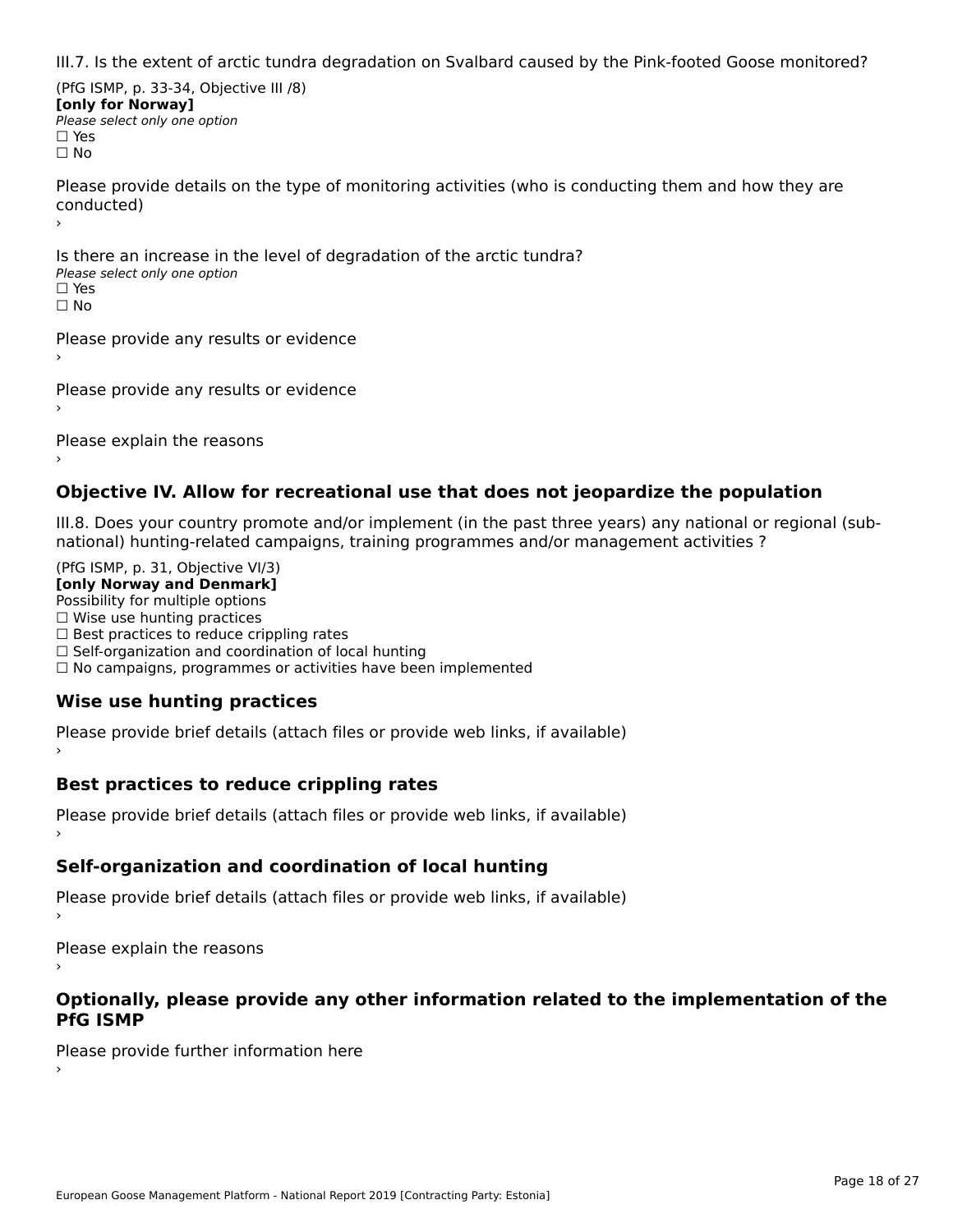#### **IV. Sub-section A: Taiga Bean Goose International Single Species Action Plan (TBG ISSAP) - Eastern 1 Management UnitAction Plan (TBG ISSAP) - Eastern 1 Management Unit**

Participating Range States**: Belarus, Estonia, Germany, Latvia, Ukraine** 

### **Objective 1. Increase survival rate of adults**

## **Result 1.1 Legal harvest does not jeopardize an increase of adult survival rates**

IV.1. Has your country developed and adopted legislation for the closure of hunting of TBG to allow for TBG IV.1. Thas your country developed and add<br>to pass before goose hunting is opened?

(activity 1.1.1.1 Workplan for the implementation of non-AHM related actions (2018-2020) agreed at the 3rd EGM IWG meeting in Leeuwarden, the Netherlands in June 2018) **[all Participating Range States]**

#### [all Participating Range States]

Please select only one option ☐ Yes, developed and adopted

 ☐ Yes, developed but not adopted $\square$  ies, developed but not adopted

Please describe what legislation has been developed

Please indicate when it was adopted

Please indicate how the legislation is enforced

Please describe what legislation has been developed

Please indicate the timeframe when the legislation is expected to be adopted

Please explain the reasons

#### **IV.2. Please indicate how you are improving the knowledge of the occurrence of TBG on sub-species level in your country**on sub-species level in your country

on sub-species fever in your country<br>(activity 1.1.1.2 Workplan for the implementation of non-AHM related actions (2018-2020) agreed at the **Brd EGM IWG meeting in Leeuwarden, the Netherlands in June 2018)** 

#### [all Participating Range States]

IV.2.1. Ensuring national monitoring at all known key sites <del>■ Western Chroning</del> Hational<br>Please select only one option ☑ No

Please describe the activities undertaken

Please list the key sites where monitoring activities are being undertaken

Please provide relevant documents or weblinks

Please explain the reasons

›

IV.2.2. Providing identification training to people carrying out the monitoring activities <del>■ Western Fortung</del> Recrement<br>Please select only one option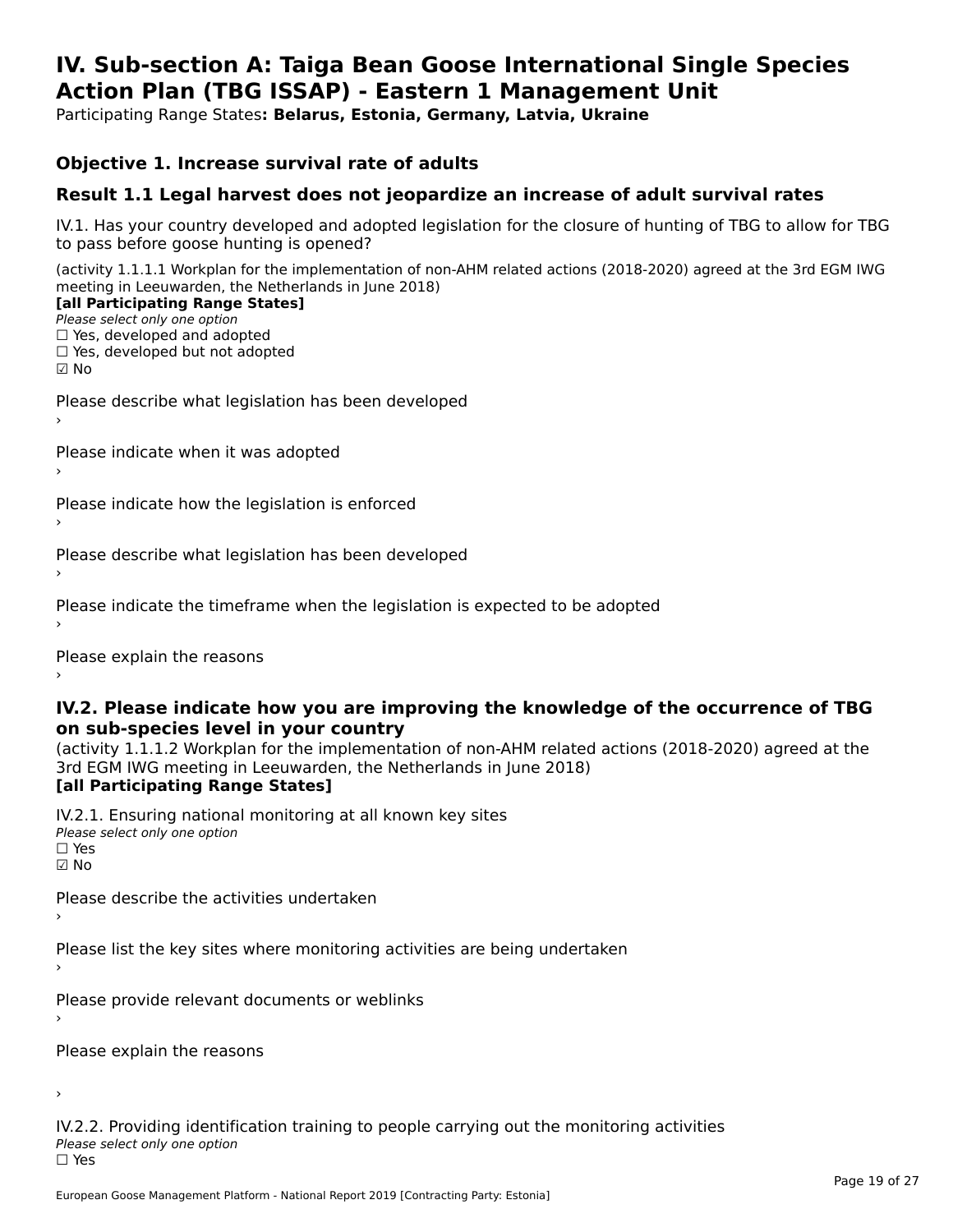```
☑ No
```

```
Please describe the activities undertaken›Please provide relevant identification materials or weblinks, if available
Please explain the reasons
IV.2.3. Providing equipment to people carrying out the monitoring activities
Please select only one option
☐ Yes☑ NoPlease describe the activities undertaken›Please provide relevant documents or weblinks
Please explain the reasons
IV.2.4. Carrying out a satellite/GPS tagging project on TBG in the wintering/staging areas
TV:∠:→: Carrying out a Se<br>Please select only one option
☑ NoPlease describe the activities undertaken›Please provide relevant documents or weblinks
Please explain the reasons
IV.2.5. Any other relevant activities
Please select only one option
☐ Yes□ Yes<br>□ No
Please describe the activities undertaken›Please provide relevant documents or weblinks
Result 1.2 Illegal harvest is reduced to non-significant levels
```
IV.3. Does your country implement an awareness-raising campaign for hunters to complement necessary rv.5. Does your court<br>legislation changes?

(activity 1.2.2.1 Workplan for the implementation of non-AHM related actions (2018-2020) agreed at the 3rd EGM IWG meeting in Leeuwarden, the Netherlands in June 2018)

#### **[Only for Belarus and Ukraine]**

Please select only one option

riease select only one option<br>□ Yes, an awareness-raising campaign is being implemented<br>□ Yes, an awareness-raising campaign is under development

□ No, but an awareness-raising campaign is under development<br>□ N。

 $\Box$  No

Please indicate who is involved in the implementation (e.g. national NGOs, research institutes, etc.)

Please provide brief details about the activities that are being implemented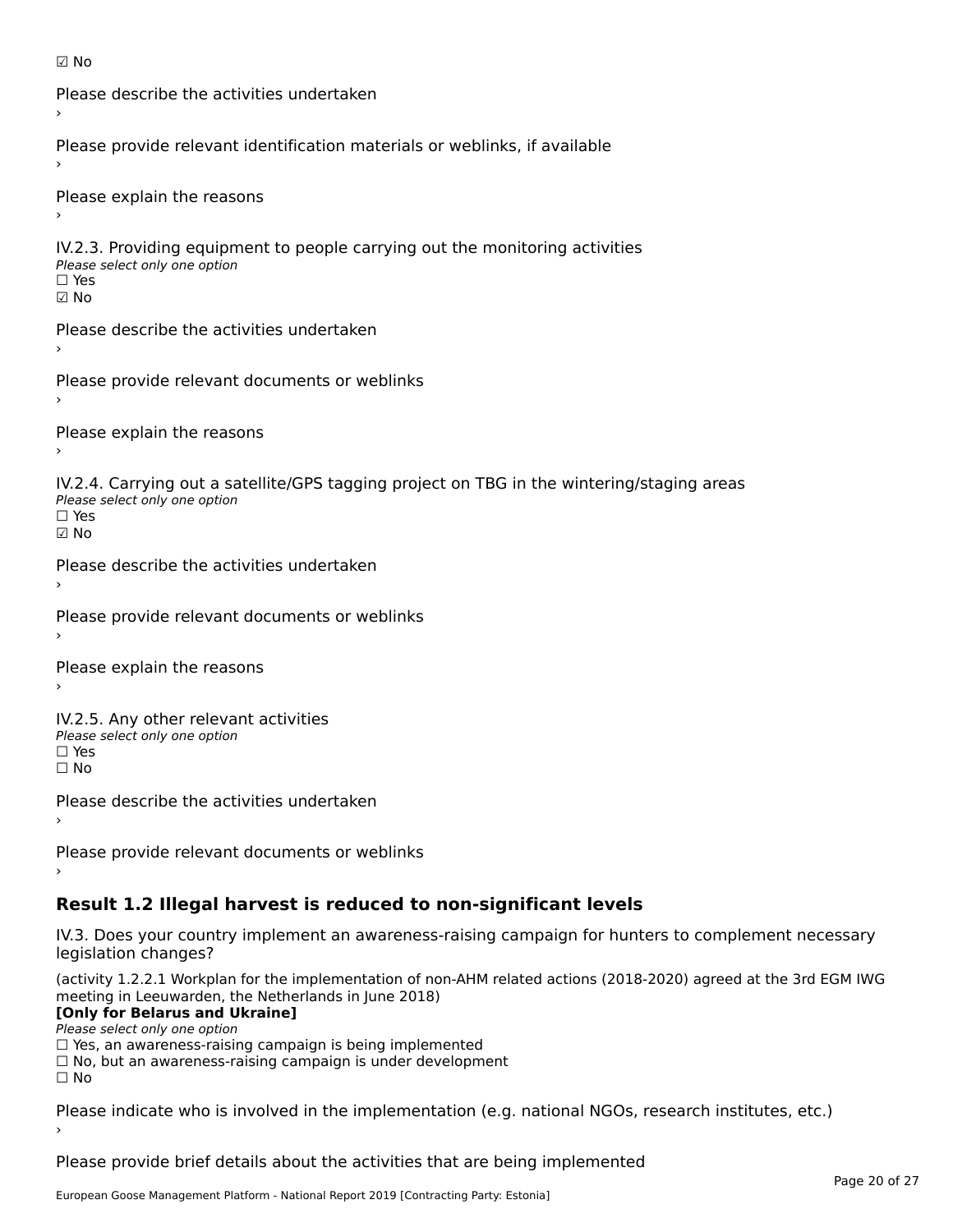Please provide a weblink or upload more information on the campaign Does the campaign include guidance on identification of grey geese? **DOCS THE CAMPATSH THE**<br>Please select only one option □ Yes<br>□ No Please upload identification guides and provide weblinks Please provide further information, if available Please explain the reasons Please indicate who is in charge of developing the campaigns Please provide information on when the development is expected to be finalized Please indicate when the implementation of the campaign is envisaged to start Please provide reasons why an awareness-raising campaign is not in place IV.4. Has special publication on the occurrence of the Taiga Bean Goose been produced and disseminated? (activity 1.2.2.2 Workplan for the implementation of non-AHM related actions (2018-2020) agreed at the 3rd EGM IWG **[Only for Ukraine] □ Yes produced and disseminated**<br>Please select only one option  $\Box$  ies produced and disseminated  $\Box$  ies, currently being produced Please provide details on dissemination, upload publication or provide weblink Please provide details on the timeframe Please indicate who is in charge of producing the publication Please provide details on the dissemination plans Please explain the reasons **Other objectives and results as decided by the EGM IWG Reducing Taiga Bean Goose crippling** IV.5. Have you undertaken any activities to reduce TBG crippling rates? (activity agreed at the 1st EGM IWG meeting in Kristianstad, Sweden in December 2016)

#### **[all Participating Range States]**[all Participating Range States]

**Law Tarticipating Range**<br>Please select only one option

□ Yes<br>□ No

›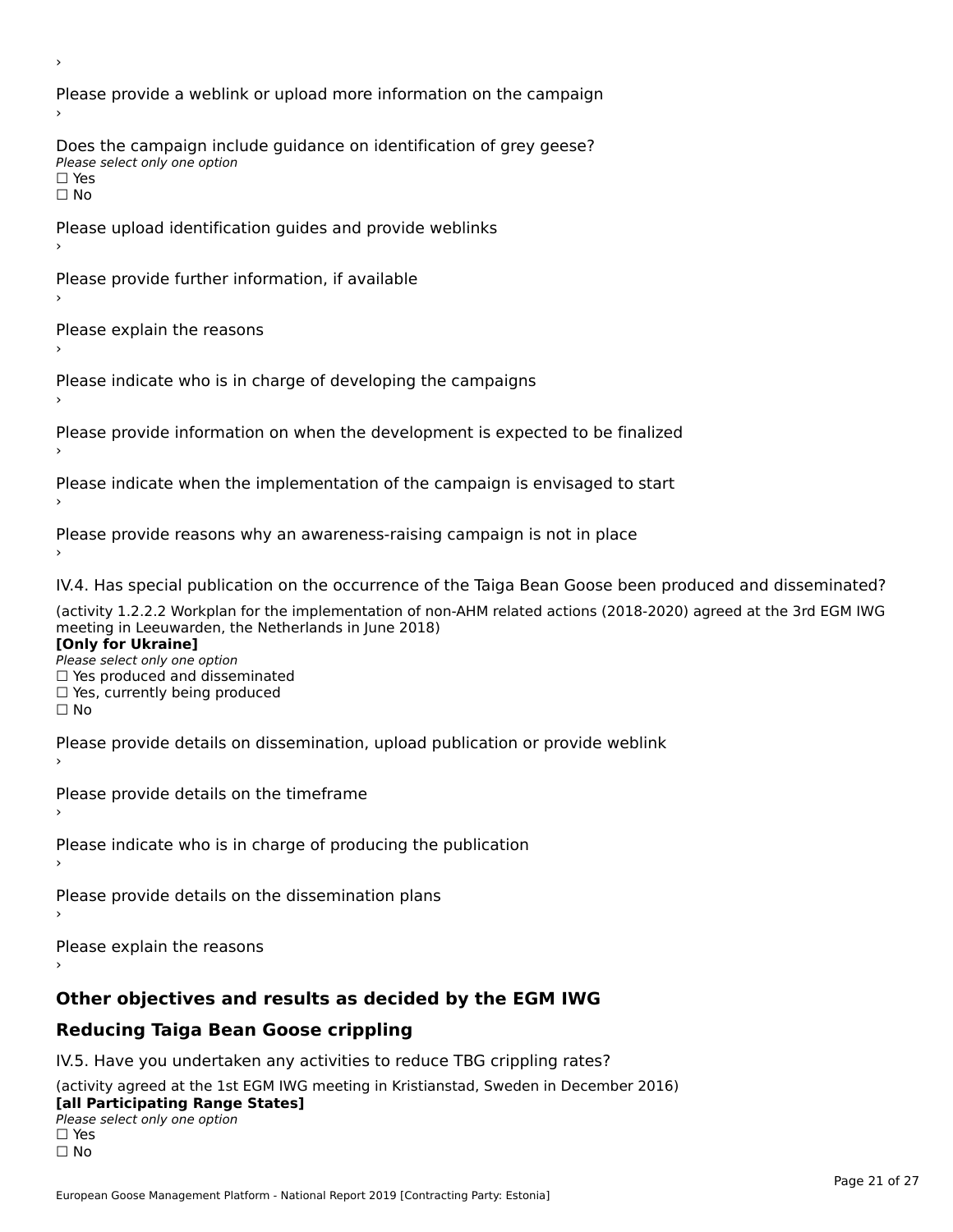☐ Not applicable

```
Please provide details on the activities
```
Please explain the reasons

Please explain the reasons

### **Raising identification skills and awareness amongst hunters**

IV.6. Have training programmes to develop identification skills amongst hunters been organized by national rv.o. riave training pro<br>hunting associations?

(activity agreed at the 1st EGM IWG meeting in Kristianstad, Sweden in December 2016) **[all Participating Range States]**[all Participating Range States] **Lan Tarticipating Range**<br>Please select only one option ☑ Yes☐ No□ Not applicable

Please provide more information on the training programmes

Have the training programmes been developed in cooperation with BirdLife partners and other conservation NGOs?Please select only one option☑ Yes☐ No

```
Please provide a list of cooperating partners
```
Please provide more information of detailed activities with partners

Please upload any relevant materials

Please provide weblinks

Please explain the reasons

Please explain the reasons›

Please explain the reasons

#### **Optionally, please provide any other information related to the implementation of the TBG ISSAPTBG ISSAP**

Please provide information here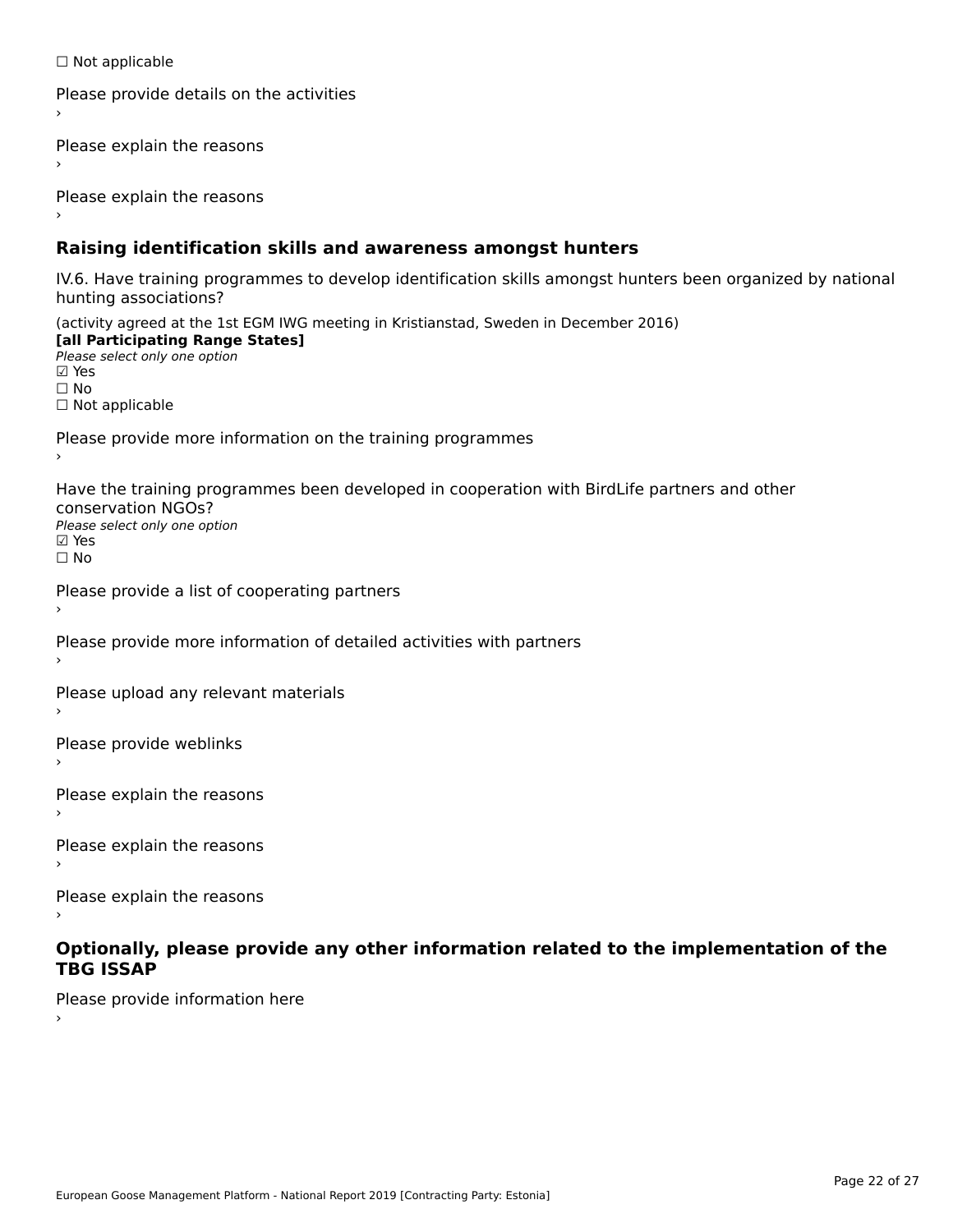# **V. Sub-section B: Taiga Bean Goose International Single SpeciesAction Plan (TBG ISSAP) - Western and Central Management Units**

Participating Range States: **Denmark**, **Finland**, **Norway, Sweden**, **UK**

## **Objective 1 Increase survival rate of adults**

## **Result 1.2 Illegal harvest is reduced to non-significant levels**

V.1. Is TBG shooting investigated in north-east Jutland and Zealand?

(activity 1.2.2.1 Workplan for the implementation of non-AHM related actions (2018-2020) agreed at the 3rd EGM IWG meeting in Leeuwarden, the Netherlands in June 2018) **[Only for Denmark] LOTTLY TOT DETITIONS**<br>Please select only one option

*riease*<br>□ Yes<br>□ No

Please indicate what activities have been undertaken›

Please provide results, relevant publications and weblinks ›

Please explain the reasons

#### **Result 1.3: Impact of huntable native predators in breeding and moulting areas is reduced**

V.2. Are annual campaigns undertaken amongst hunters in the breeding areas to strengthen fox v.z. Are annual campaigns und<br>management in your country?

(activity 1.3.1.1 Biannual Taiga Bean Goose implementation plan agreed at the 1st EGM IWG meeting in Kristianstad, Sweden in December 2016)

**[Only for Finland]** Please select only one optionriease<br>□ Yes ים וכ<br>⊡ No

Please list the areas where the campaigns are being undertaken

Please list the hunting associations involved

Please provide any other relevant details and weblinks ›

Please explain the reasons›

V.3. Has fox management in northernmost Finland been further strengthened by the Finnish Wildlife v.5. Has fox management in northernmost F<br>Agency and the Forestry and Parks Service?

(activity 1.3.1.2 Biannual Taiga Bean Goose implementation plan agreed at the 1st EGM IWG meeting in Kristianstad, Sweden in December 2016) Sweden in December 2016)

[Only for Finland]

**Please select only one option** □ Yes<br>□ No

Please explain what activities have taken place

Please provide results, relevant publications and weblinks ›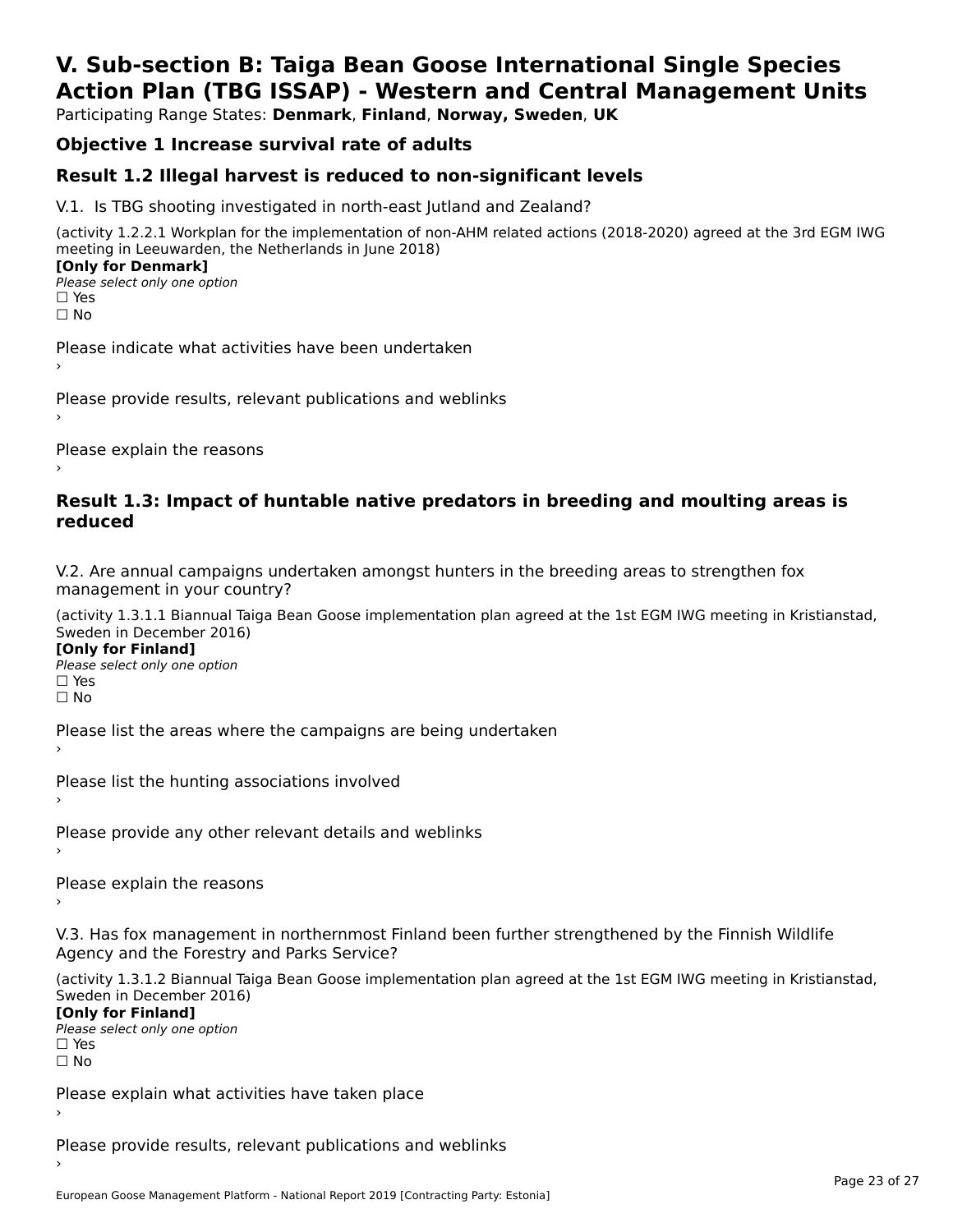## **Result 1.4: Impact of alien predators in breeding and moulting areas is reduced**

V.4. Does your country implement programmes for the eradication of the raccoon dog?

(activity 1.4.1.1 Workplan for the implementation of non-AHM related actions (2018-2020) agreed at the 3rd EGM IWG meeting in Leeuwarden, the Netherlands in June 2018) **[Only for Finland and Sweden]**

**Please select only one option** 

□ Yes<br>□ No

Please provide details about the eradication programme(s) (scope, implementing entities, etc.)

Please provide details on the effectiveness of the programmes

Please provide an update on the current status of the raccoon dog

Please explain the reasons

### **Objective 2. Increase reproductive rates**

### **Result 2.2: Intraspecific competition in spring staging areas is reduced**

V.5. Please provide updates on the implementation of the "fields for geese" programme

(activity 2.2.1.1 Workplan for the implementation of non-AHM related actions (2018-2020) agreed at the 3rd EGM IWG meeting in Leeuwarden, the Netherlands in June 2018) Loury for Swedent

V.6. Please provide information on the continuation and implementation of the "unharvested-fields-forbirds" programme (within the Common Agricultural Policy)birds" programme (within the Common Agricultural Policy)

(activity 2.2.1.2 and 2.2.1.3) **[Only for Finland]** ›

#### **Objective 3. Stop ongoing loss, fragmentation and degradation of habitats, and restore lost, fragmented and degraded habitats**

### **Result 3.1: Impact of forestry works is reduced**

V.7. Have working models been developed for wildlife-friendly forest management?

(activity 3.1.1.1 Workplan for the implementation of non-AHM related actions (2018-2020) agreed at the 3rd EGM IWG meeting in Leeuwarden, the Netherlands in June 2018)

#### **[Only for Finland]**

**Please select only one option** □ Yes<br>□ No

Please provide details on the working models developed

Are these models being implemented? ∩ne enese moders being<br>Please select only one option □ Yes<br>□ No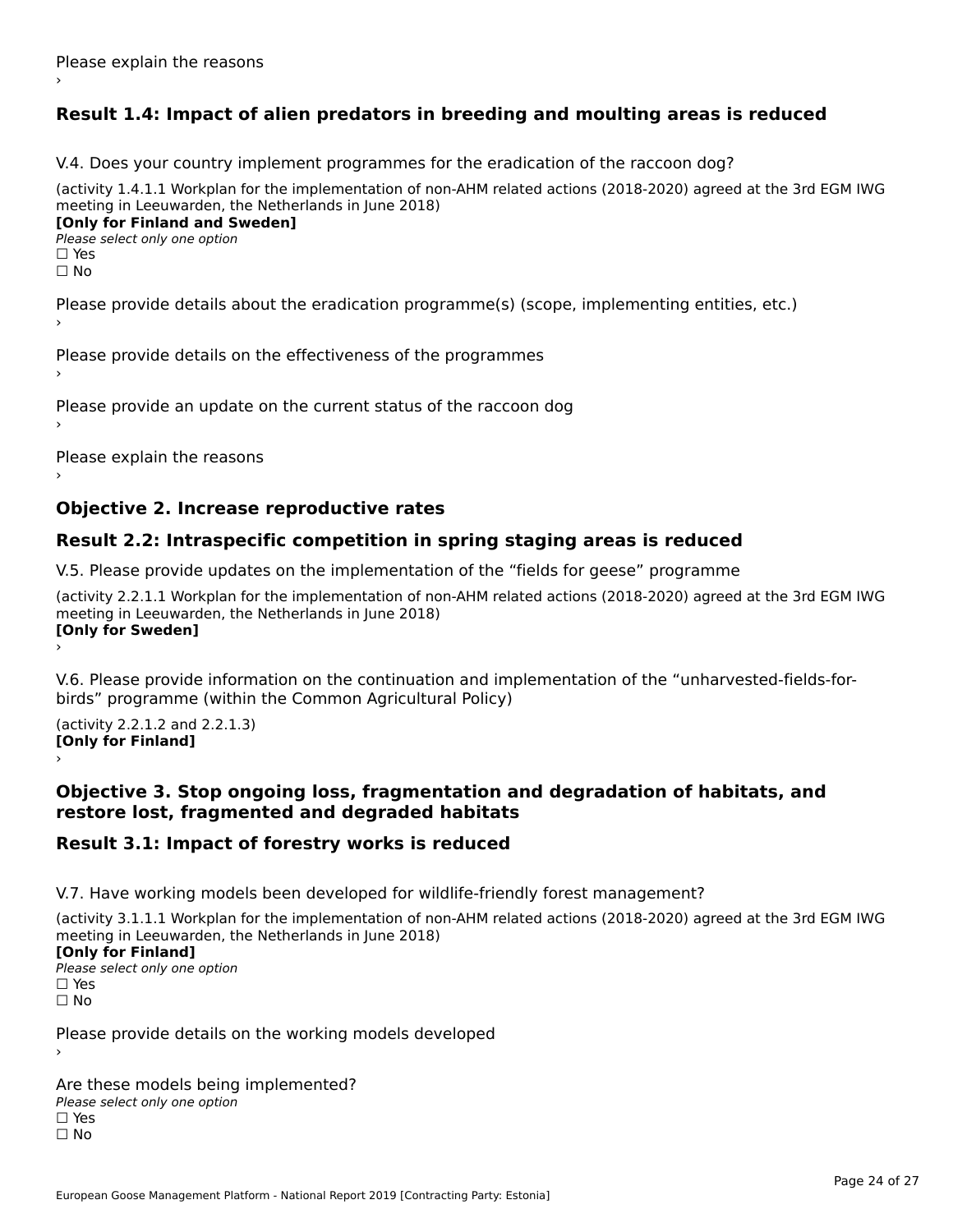Please provide more information on the progress Have these models been promoted to reach forest owners? ∩ave these models bee<br>Please select only one option □ Yes<br>□ No Please provide more information Please explain the reasons ›Have these models been promoted to reach forest corporations? ∩ave these models bee<br>Please select only one option □ Yes<br>□ No Please provide more information Please explain the reasons ›Please explain the reasons›Please explain the reasons›

V.8. Please indicate the implementation progress to reach the annual goals for mire restoration

(activity 3.1.2.1 Workplan for the implementation of non-AHM related actions (2018-2020) agreed at the 3rd EGM IWG meeting in Leeuwarden, the Netherlands in June 2018) **[all Participating Range States]** ›

**Result 3.3: Breeding, staging and wintering habitats are not further lost due to oil and gas or renewable energy developments**gas or renewable energy developments

V.9. Are you monitoring the collision risk posed by renewable energy developments to TBG close to the Special Protection Areas, identified as their important wintering sites?

(activity 3.3.1.1 Workplan for the implementation of non-AHM related actions (2018-2020) agreed at the 3rd EGM IWG meeting in Leeuwarden, the Netherlands in June 2018) **[only for Denmark and other Range States as applicable]**

```
Please select only one option
□ Yes<br>□ No
```
Please provide information on the relevant actions that have been undertaken ›

Please provide any results, if available

Please explain the reasons

# **Result 3.4: Impact of agriculture on natural Taiga Bean Goose habitats is minimized**

V.10. Has the area of managed coastal grasslands under the Common Agricultural Policy (CAP) increased in

(activity 3.4.1.1 Workplan for the implementation of non-AHM related actions (2018-2020) agreed at the 3rd EGM IWG meeting in Leeuwarden, the Netherlands in June 2018) **[only for Finland]**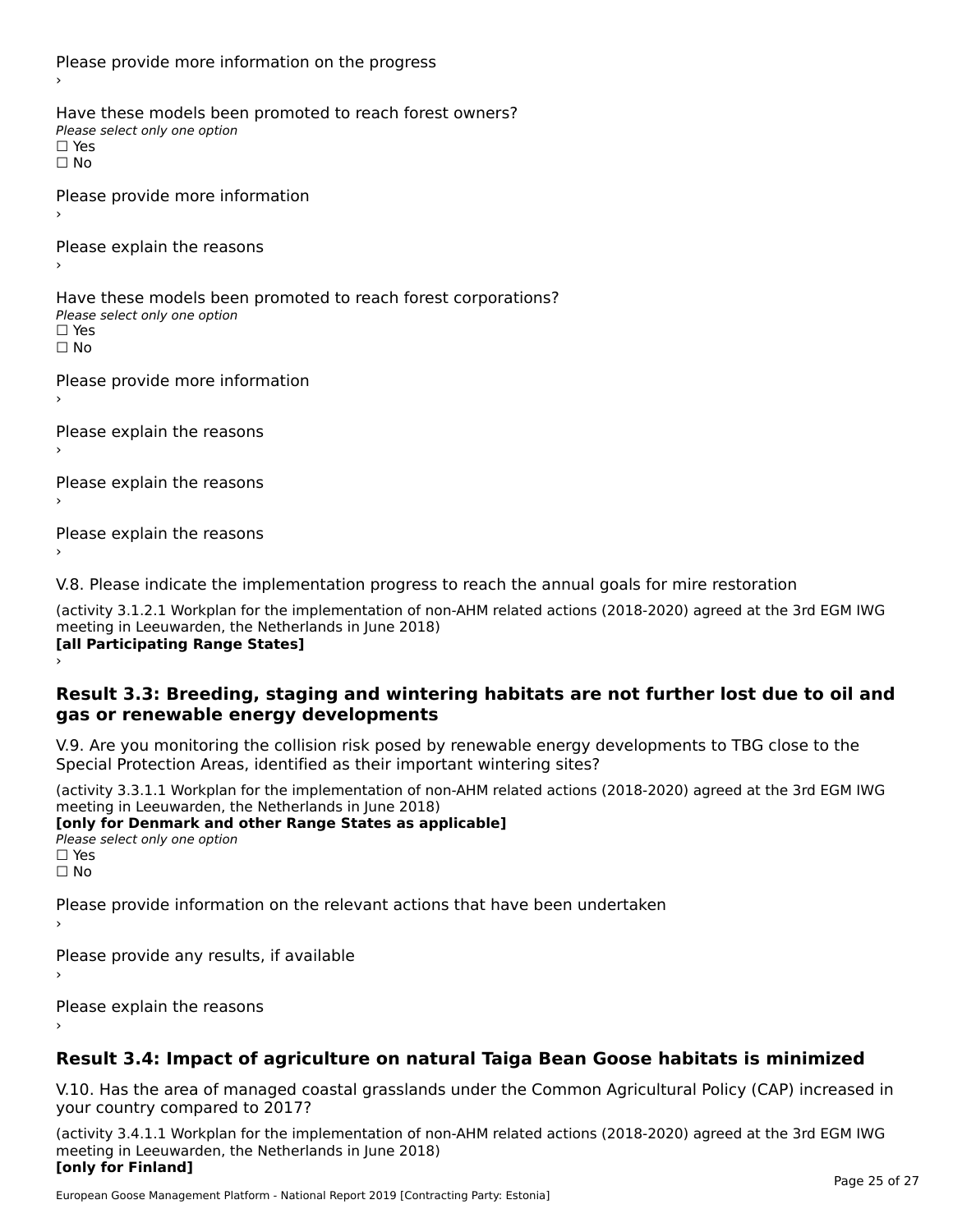Please select only one option □ Yes<br>□ No

Please indicate the size of the total area›

Please indicate the additional area managed since the beginning of 2017

Please describe the activities undertaken on grassland management

Please upload relevant documentation and provide weblinks

Please explain the reasons

### **Other objectives and results as decided by the EGM IWG**

#### **Review factors possibly contributing to rapid declines in eastern England and implement appropriate management responses**implement appropriate management responses

V.11. Have possible factors causing population declines in eastern England been reviewed?

(activity 3.4.2. Workplan for the implementation of non-AHM related actions (2018-2020) agreed at the 3rd EGM IWG meeting in Leeuwarden, the Netherlands in June 2018)<br>**[only for UK]** 

**∐omy for OR**<br>Please select only one option □ Yes<br>□ No

Please describe those factors and provide further information as available

Are appropriate management responses to these factors being implemented? Please select only one option ים<br>⊡ No

Please provide information on the activities implemented

Please provide information about the main achievements and results›

Please explain the reasons

Please explain the reasons

**Reducing Taiga Bean Goose crippling**

V.12. Have you undertaken any activities in the past three years to reduce TBG crippling rates?

(activity agreed at the 1st EGM IWG meeting in Kristianstad, Sweden in December 2016) **[all Participating Range States]**

[all Participating Range States] Please select only one option☐ Yesים<br>⊡ No □ Not applicable

Please provide details on the activities